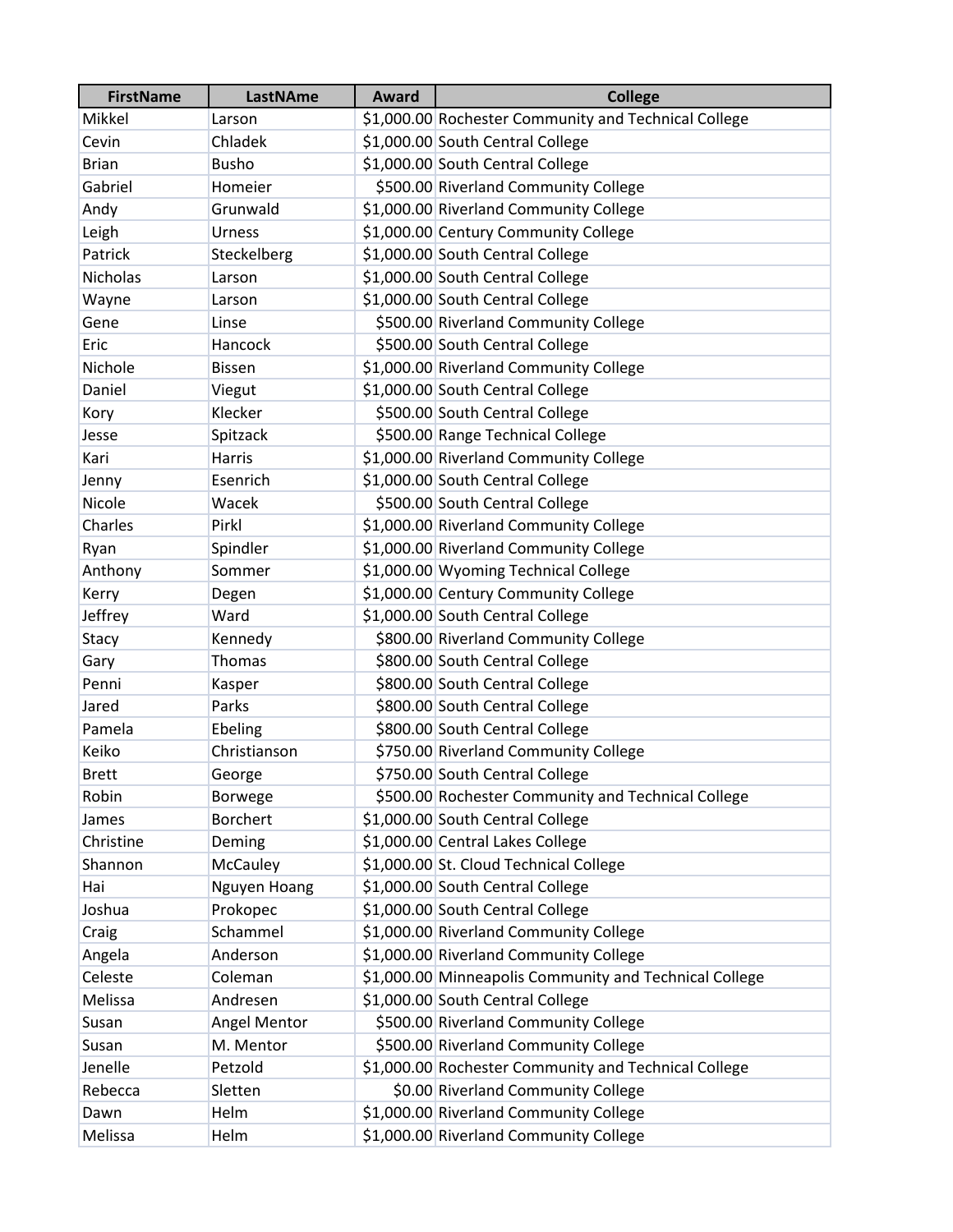| John           | Green            | \$1,000.00 Rochester Community and Technical College   |
|----------------|------------------|--------------------------------------------------------|
| Michele        | Ripka            | \$1,000.00 Riverland Community College                 |
| Amy            | Christianson     | \$1,000.00 Rochester Community and Technical College   |
| Christopher    | Lee              | \$1,000.00 South Central College                       |
| Jarod          | Guse             | \$1,000.00 South Central College                       |
| Toni           | Dalland          | \$1,000.00 South Central College                       |
| Natalie        | Kubes            | \$500.00 Dakota County Technical College               |
| April          | Fisher           | \$1,000.00 Minnesota State Southeast Technical College |
| Dan            | <b>McCauley</b>  | \$500.00 St. Cloud Technical College                   |
| Daren          | Ignaszewski      | \$800.00 Riverland Community College                   |
| Adam           | <b>Balzer</b>    | \$500.00 Riverland Community College                   |
| Jill           | Moreno           | \$500.00 Riverland Community College                   |
| Sheri          | Greenwaldt       | \$800.00 South Central College                         |
| Marshall       | Andrews          | \$500.00 Dakota County Technical College               |
| Julie          | <b>Buck</b>      | \$800.00 South Central College                         |
| Jessica        | <b>Ellis</b>     | \$700.00 Rochester Community and Technical College     |
| Sarah          | Petersburg       | \$700.00 South Central College                         |
| Courtney       | Hanson           | \$800.00 Universal Technical Institute                 |
| Matt           | Busho            | \$1,000.00 South Central College                       |
| <b>Brian</b>   | Prins            | \$1,000.00 Riverland Community College                 |
| Emily          | Adolph           | \$500.00 South Central College                         |
| Jason          | Klecker          | \$500.00 Alexandria Technical College                  |
| Carmen         | <b>DeMars</b>    | \$1,000.00 Ridgewater Community College                |
| Adam           | Silbernick       | \$500.00 Northwest Technical Institute                 |
| Shannon        | <b>Boerner</b>   | \$500.00 Rochester Community and Technical College     |
| Eric           | Martin           | \$500.00 South Central College                         |
| Michelle       | Dostal           | \$500.00 South Central College                         |
| Kristin        | Wagner           | \$500.00 Dakota County Technical College               |
| <b>Bette</b>   | <b>Boettcher</b> | \$500.00 South Central College                         |
| Courtney       | Hartle           | \$500.00 Rochester Community and Technical College     |
| Becky          | Kolb             | \$750.00 Sister Rosalind Gefres School of Professional |
| Jessica        | <b>Ellis</b>     | \$500.00 Rochester Community and Technical College     |
| Jonathan       | E. Sweere        | \$750.00 Minneapolis Community and Technical College   |
| Courtney       | Hanson           | \$500.00 Universal Technical Institute                 |
| Michael A.     | Davis            | \$750.00 Riverland Community College                   |
| <b>Brandon</b> | Johnson          | \$1,000.00 South Central College                       |
| Antonio        | Ferraro          | \$750.00 South Central College                         |
| Nathan         | Sheldon          | \$750.00 North Iowa Area Community College             |
| Jillane        | Cahoon           | \$500.00 Rochester Community and Technical College     |
| Kate           | Paulson          | \$1,000.00 Dakota County Technical College             |
| Katie          | Prins            | \$1,000.00 Riverland Community College                 |
| Melissa        | Redmon           | \$1,000.00 South Central College                       |
| Maria          | Louks            | \$750.00 Riverland Community College                   |
| Jessica        | Bartsch          | \$500.00 Riverland Community College                   |
| Todd           | Schuster         | \$1,000.00 Alexandria Technical College                |
| Idil           | Mohamned         | \$500.00 South Central College                         |
| Aaron          | Kreutter         | \$750.00 Riverland Community College                   |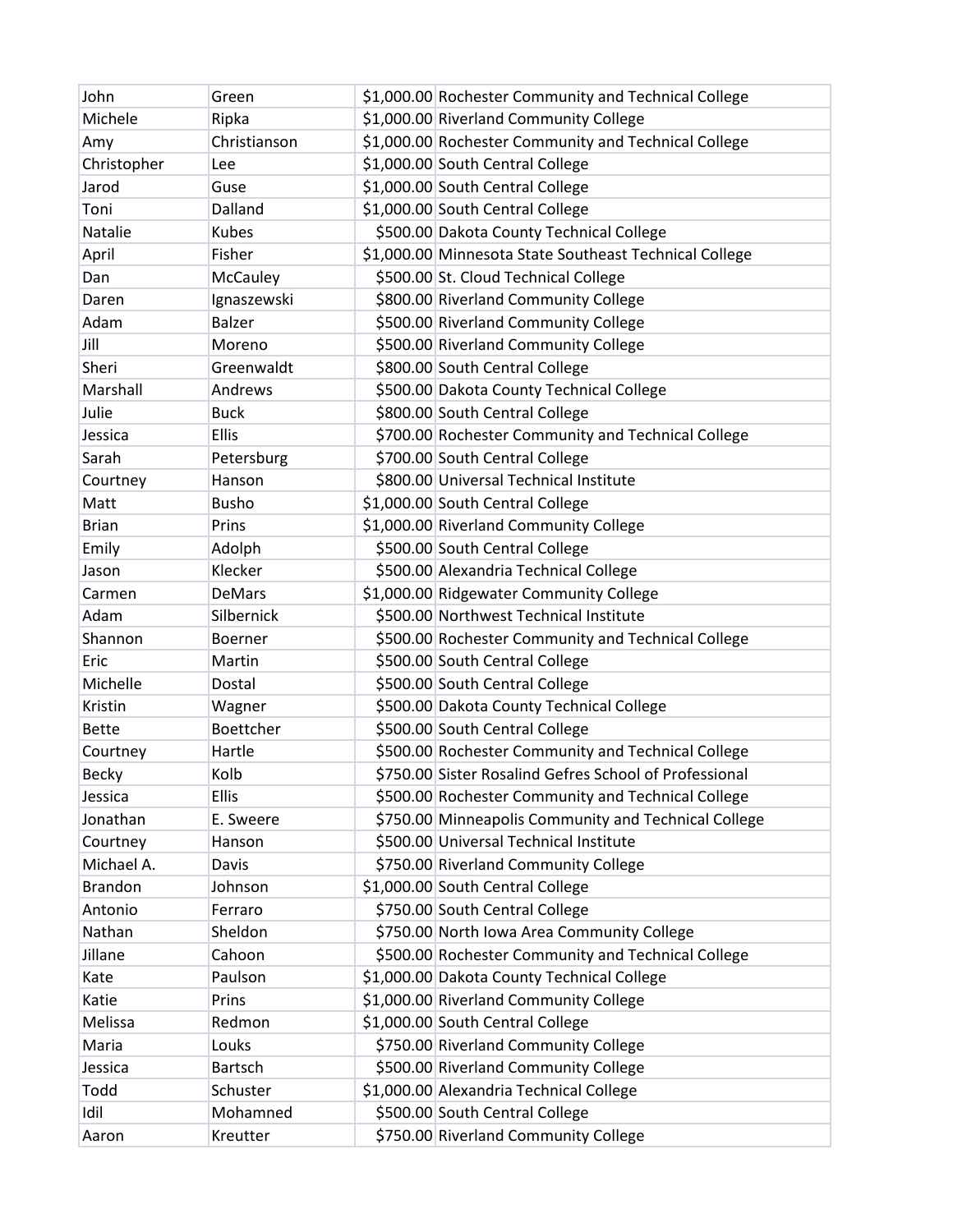| Lynn            | Parker        | \$500.00 Riverland Community College                 |
|-----------------|---------------|------------------------------------------------------|
| Paula           | Johnson       | \$1,000.00 Riverland Community College               |
| Matt            | Fisher        | \$1,000.00 South Central College                     |
| Jamie           | Spinler       | \$1,000.00 South Central College                     |
| Clint           | Seykora       | \$500.00 Universal Technical Institute               |
| Terri Kay       | Nelson        | \$500.00 Riverland Community College                 |
| Tina            | Caron         | \$500.00 South Central College                       |
| Kristi          | Blaha         | \$500.00 South Central College                       |
| Joni            | Hanzlicek     | \$500.00 Central Lakes College                       |
| Teresa (Tracie) | Peterson      | \$500.00 Riverland Community College                 |
| Justin          | Draheim       | \$500.00 Riverland Community College                 |
| Michael         | Rhoades       | \$500.00 Brown Institute                             |
| Lucas           | Schuweiler    | \$500.00 South Central College                       |
| Kelli           | VanRavenhorst | \$500.00 South Central College                       |
| David           | Federly       | \$750.00 Vermilion Community College                 |
| Gail            | Griffith      | \$750.00 South Central College                       |
| Lesley Jo       | Groshens      | \$1,000.00 Rochester Community and Technical College |
| Laurie          | Ferwerda      | \$1,000.00 Rochester Community and Technical College |
| Heather         | Guthier       | \$750.00 Rochester Community and Technical College   |
| Jennifer        | Hand          | \$500.00 Century Community College                   |
| Jeff            | Heil Jr.      | \$1,000.00 Riverland Community College               |
| Jessica         | Knutson       | \$500.00 South Central College                       |
| <b>Tracee</b>   | Skallerud     | \$750.00 Riverland Community College                 |
| Justin          | Madsen        | \$1,000.00 Riverland Community College               |
| Jennifer        | Norland       | \$500.00 Rochester Community and Technical College   |
| Nathan          | Richter       | \$500.00 Academy Education Center                    |
| Katie           | <b>Bang</b>   | \$500.00 Minneapolis Business College                |
| Adam            | Miller        | \$1,000.00 Riverland Community College               |
| Lindsey         | <b>Ross</b>   | \$1,000.00 Rochester Community and Technical College |
| David           | Schnorenberg  | \$500.00 Rochester Community and Technical College   |
| Kelly           | <b>Ellis</b>  | \$750.00 Rochester Community and Technical College   |
| Kevin           | Ash           | \$750.00 Riverland Community College                 |
| Amanda          | Evans         | \$1,000.00 Rochester Community and Technical College |
| Margaret        | Gardner       | \$750.00 Riverland Community College                 |
| Heather         | Guthier       | \$500.00 Rochester Community and Technical College   |
| Eileen          | Johnson       | \$1,500.00 Riverland Community College               |
| Linda           | Keller        | \$1,500.00 South Central College                     |
| Pamela          | Merry         | \$1,500.00 Riverland Community College               |
| Kari            | Michel        | \$500.00 Rochester Community and Technical College   |
| Christopher     | Nelson        | \$500.00 Alexandria Technical College                |
| Jennifer        | Norland       | \$750.00 Rochester Community and Technical College   |
| Tracie          | Peterson      | \$750.00 Riverland Community College                 |
| Lindsey         | Ross          | \$500.00 Rochester Community and Technical College   |
| Terri           | St. John      | \$1,500.00 Riverland Community College               |
| Darrin          | Stewart       | \$1,250.00 Riverland Community College               |
| Lawrence        | Dietz         | \$1,000.00 Riverland Community College               |
| Ryan            | Draheim       | \$500.00 South Central College                       |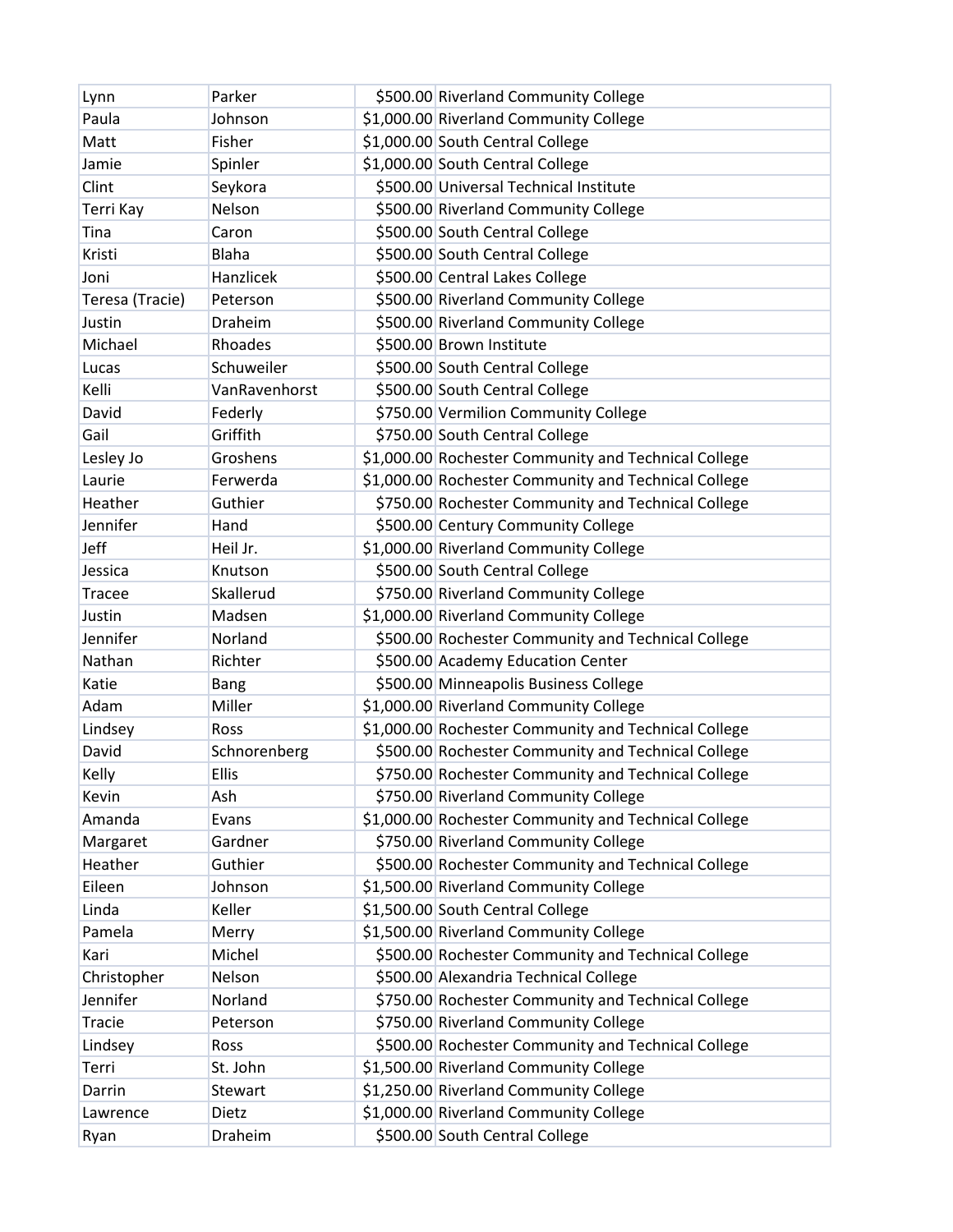| Katrina       | Gendron     | \$1,500.00 South Central College                     |
|---------------|-------------|------------------------------------------------------|
| Kathryn       | Green       | \$1,500.00 South Central College                     |
| Jami          | Kruger      | \$1,500.00 Minneapolis Business College              |
| <b>Breana</b> | Michel      | \$500.00 Riverland Community College                 |
| Emily         | Nelson      | \$1,500.00 Rochester Community and Technical College |
| Katie         | Peterson    | \$1,000.00 Riverland Community College               |
| Tim           | Schwiesthal | \$1,500.00 Central Lakes College                     |
| Jennifer      | Ziegenhagen | \$500.00 Rochester Community and Technical College   |
| Kathleen      | Giefer      | \$1,000.00 South Central College                     |
| Karen         | Grubisch    | \$750.00 Riverland Community College                 |
| Jennifer      | Holmquist   | \$500.00 Riverland Community College                 |
| Neomi         | Runyon      | \$1,000.00 Riverland Community College               |
| Rachel        | Thompson    | \$1,000.00 Rochester Community and Technical College |
| Kimberly      | Williams    | \$750.00 Riverland Community College                 |
| Sherry        | Ahlrichs    | \$1,000.00 Rochester Community and Technical College |
| Jennifer      | Clements    | \$500.00 Northwest Technical Institute               |
| Sasha         | Giesler     | \$2,000.00 Riverland Community College               |
| Ryan          | Gunther     | \$1,000.00 Chippewa Valley Technical College         |
| Lorri         | Hauer       | \$2,000.00 South Central College                     |
| Karen         | Kath        | \$1,000.00 Riverland Community College               |
| Corie         | Olson       | \$1,000.00 Riverland Community College               |
| Angelina      | Rodriquez   | \$1,500.00 Riverland Community College               |
| Carol         | Rypka       | \$1,000.00 South Central College                     |
| Dan           | Wieman      | \$500.00 Riverland Community College                 |
| Jason         | Weatherley  | \$1,000.00 Rochester Community and Technical College |
| Katrina       | Gendron     | \$500.00 South Central College                       |
| Tim           | Schweisthal | \$500.00 Central Lakes College                       |
| John          | Crosbie     | \$1,500.00 Universal Technical Institute             |
| Caitlynn      | Hanson      | \$500.00 Minneapolis Community and Technical College |
| Joe           | Herzog      | \$500.00 Rochester Community and Technical College   |
| Nicole        | Joachim     | \$500.00 Ridgewater Community College                |
| David         | Luedtke     | \$1,500.00 South Central College                     |
| <b>Brian</b>  | Rypka       | \$1,000.00 Riverland Community College               |
| Zachary       | Spinler     | \$1,000.00 Alexandria Technical College              |
| Dana          | Peterson    | \$1,000.00 South Central College                     |
| Diane         | Fischer     | \$1,000.00 Riverland Community College               |
| <b>Breana</b> | Michel      | \$750.00 Riverland Community College                 |
| Adam          | Miller      | \$500.00 Central Lakes College                       |
| Matthew       | Clements    | \$1,500.00 Dakota County Technical College           |
| Adam          | Connor      | \$750.00 Alexandria Technical College                |
| Diane         | Dulaney     | \$1,500.00 South Central College                     |
| Dianne        | Edel        | \$1,500.00 Dakota County Technical College           |
| <b>Brian</b>  | Hovey       | \$750.00 Riverland Community College                 |
| Sharon        | Johnson     | \$1,750.00 South Central College                     |
| Rita          | Lesniak     | \$750.00 Riverland Community College                 |
| Elizabeth     | Smith       | \$750.00 South Central College                       |
| Nancy         | Stitz       | \$1,250.00 South Central College                     |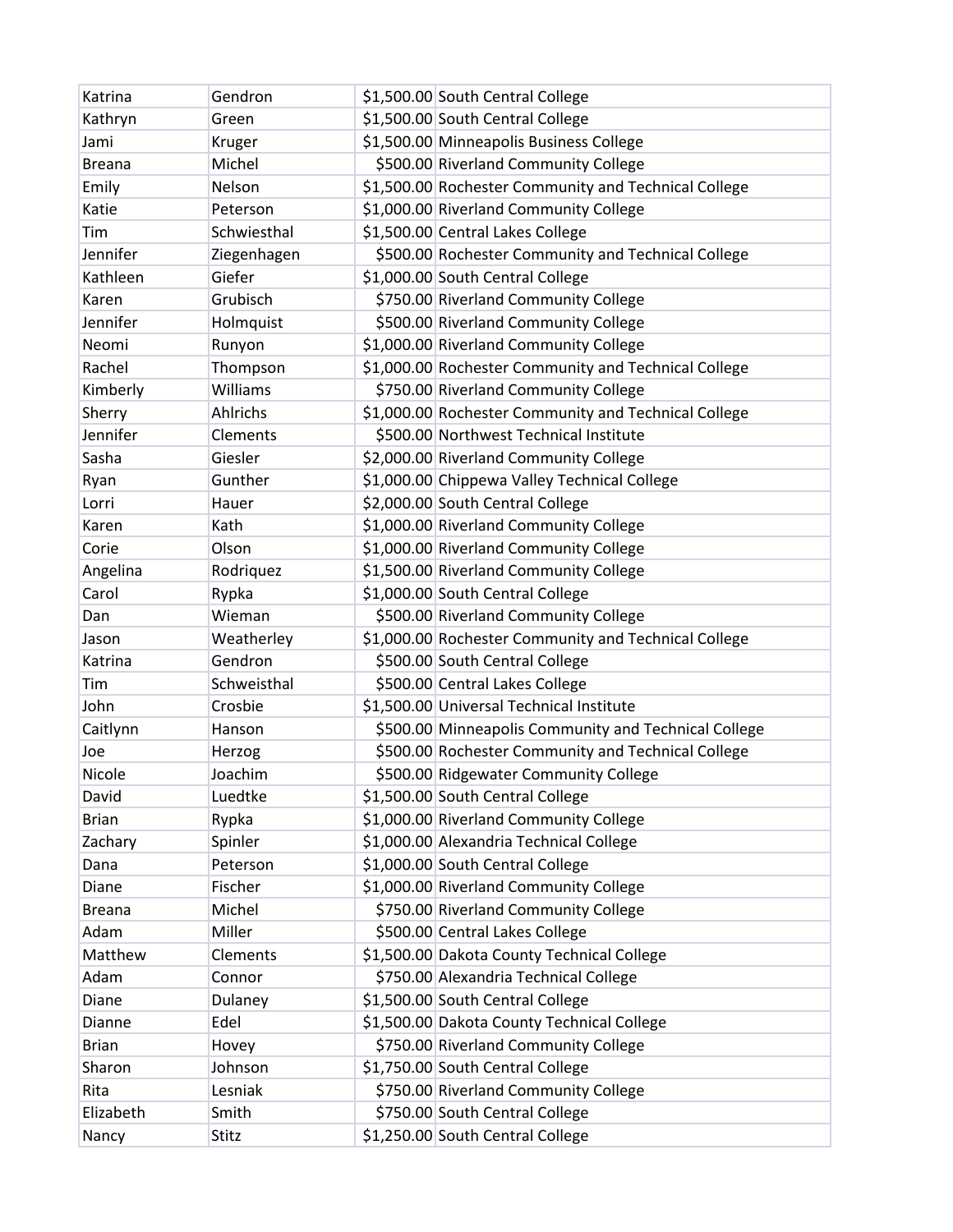| Patrick        | Wanouos      | \$1,000.00 Anoka Technical College                    |
|----------------|--------------|-------------------------------------------------------|
| Matt           | Wilson       | \$750.00 Minnesota West Community & Technical College |
| Aaron          | Grubisch     | \$1,500.00 Wyoming Technical College                  |
| Anthony        | Kasper       | \$1,500.00 Northeast Iowa Community College           |
| Matt           | Oeltjenbruns | \$1,000.00 Alexandria Technical College               |
| <b>Bradley</b> | Rypka        | \$2,000.00 South Central College                      |
| Nicole         | Schroeder    | \$500.00 South Central College                        |
| <b>Brian</b>   | Simon        | \$1,000.00 Vermilion Community College                |
| Matt           | Vargason     | \$2,000.00 Arts Institute International               |
| Kara           | Christensen  | \$2,500.00 Riverland Community College                |
| Karen          | Grubisch     | \$1,250.00 South Central College                      |
| James          | VonRuden     | \$1,250.00 Riverland Community College                |
| <b>Brett</b>   | Frodl        | \$1,000.00 Rochester Community and Technical College  |
| Sharon         | Johnson      | \$1,000.00 South Central College                      |
| Lincoln        | Nguyen       | \$2,500.00 Rochester Community and Technical College  |
| Matt           | Oeltjenbruns | \$1,000.00 Alexandria Technical College               |
| Marissa        | Wacek        | \$2,000.00 Rochester Community and Technical College  |
| James          | White        | \$2,500.00 Riverland Community College                |
| Rachel         | Hofdahl      | \$2,500.00 Rochester Community and Technical College  |
| William        | Nowacki      | \$2,500.00 Arts Institute International               |
| <b>Brock</b>   | Peterson     | \$2,500.00 South Central College                      |
| Amber          | Phillips     | \$2,500.00 Aveda Institute of Minneapolis             |
| Melissa        | Seykora      | \$2,500.00 Rochester Community and Technical College  |
| Jennifer       | <b>Tracy</b> | \$2,500.00 Argosy University                          |
| Jessica        | Dale         | \$2,500.00 South Central College                      |
| David          | Emanuelson   | \$2,500.00 Riverland Community College                |
| Annette        | Hanson       | \$2,500.00 Riverland Community College                |
| Kim            | Hinchley     | \$2,500.00 Riverland Community College                |
| Tessa          | Luitjens     | \$1,000.00 Minnesota School of Business               |
| Amy            | <b>Tuerk</b> | \$2,000.00 Riverland Community College                |
| David          | Emanuelson   | \$1,500.00 Riverland Community College                |
| Kim            | Hinchley     | \$1,500.00 Riverland Community College                |
| <b>Derek</b>   | Jones        | \$1,250.00 Riverland Community College                |
| Joshua         | Grose        | \$1,000.00 South Central College                      |
| <b>Brian</b>   | Simon        | \$750.00 Vermilion Community College                  |
| Matt           | Mullenbach   | \$2,500.00 South Central College                      |
| Vannesa        | Roman        | \$2,500.00 Riverland Community College                |
| Ashley         | Hanson       | \$1,000.00 Riverland Community College                |
| Lori           | Huwe         | \$1,500.00 Excelsior College                          |
| Michelle       | Sorensen     | \$1,500.00 Riverland Community College                |
| Kelly          | Nguyen       | \$500.00 Minneapolis Business College                 |
| Rebecca        | Russell      | \$1,500.00 Riverland Community College                |
| Melissa        | Chapman      | \$500.00 Riverland Community College                  |
| Abe            | Chapman      | \$500.00 Riverland Community College                  |
| <b>Barbara</b> | Crabtree     | \$2,500.00 Riverland Community College                |
| Rosemary       | Randall      | \$1,000.00 South Central College                      |
| Patricia       | Kark         | \$2,500.00 Riverland Community College                |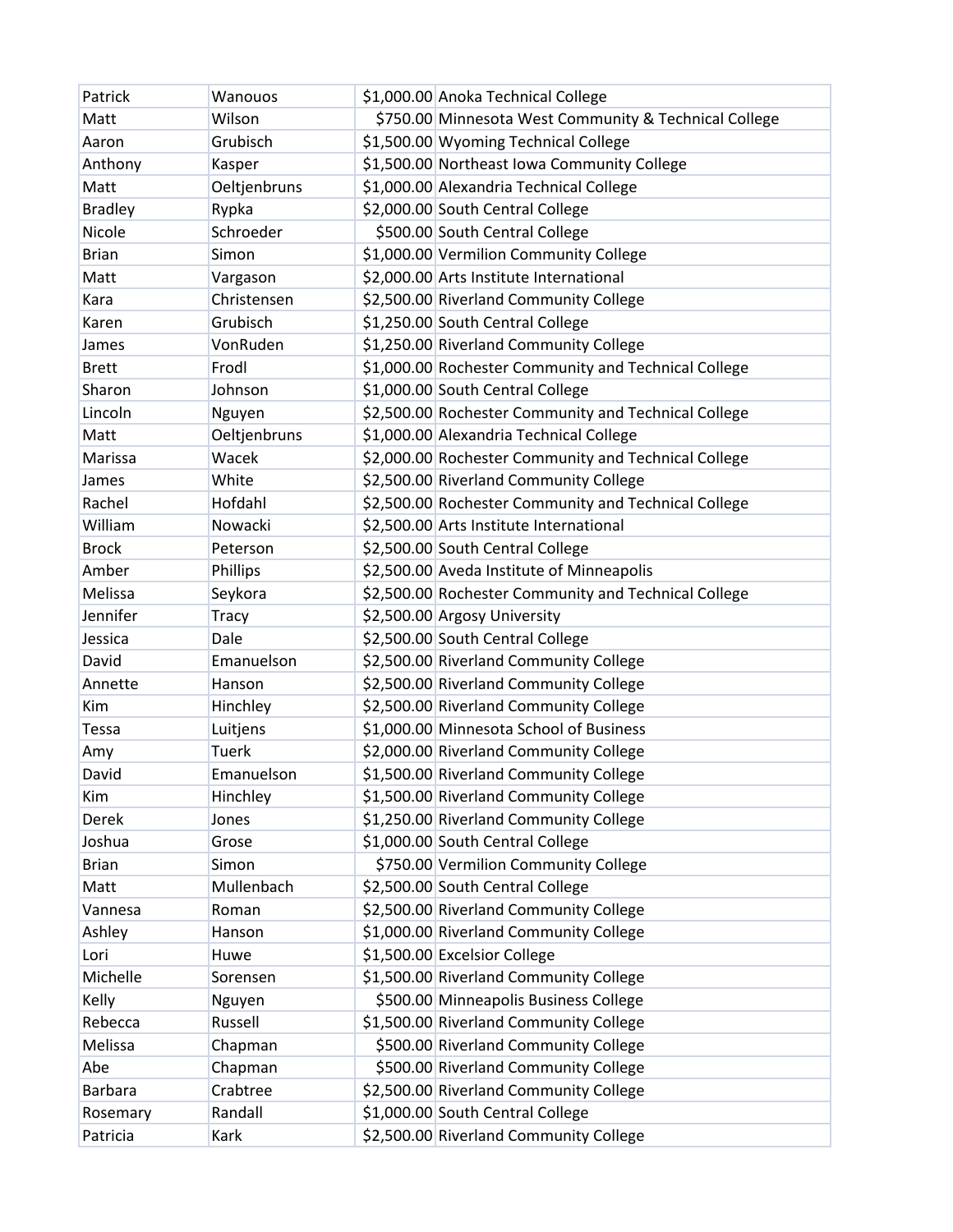| Denise         | Running          | \$1,000.00 Excelsior College                           |
|----------------|------------------|--------------------------------------------------------|
| Jeffrey        | Gehring          | \$1,000.00 Vermilion Community College                 |
| Shannon        | Eby              | \$750.00 North Arkansas College                        |
| Joseph         | Ginther          | \$750.00 Riverland Community College                   |
| Matthew        | Jensen           | \$1,500.00 Riverland Community College                 |
| Shane          | Johnson          | \$1,500.00 Riverland Community College                 |
| Shawn          | Jore             | \$1,500.00 Minnesota State Southeast Technical College |
| <b>Brady</b>   | Kubat            | \$1,000.00 Universal Technical Institute               |
| Cody           | Lageson          | \$2,000.00 Riverland Community College                 |
| <b>Brandon</b> | Noble            | \$750.00 Alexandria Technical College                  |
| Heather        | Oeltjenbruns     | \$2,500.00 Riverland Community College                 |
| Bob            | Sands            | \$2,000.00 Universal Technical Institute               |
| Jason          | Zumwalt          | \$750.00 Wyoming Technical College                     |
| Tyler          | Cochran          | \$1,500.00 Ridgewater Community College                |
| Mark           | Lundberg         | \$1,500.00 Hennepin Technical College                  |
| Michelle       | Sorensen         | \$1,000.00 Riverland Community College                 |
| Rebecca        | Sletten          | \$1,000.00 Riverland Community College                 |
| <b>Barbara</b> | Crabtree         | \$1,000.00 Riverland Community College                 |
| <b>Brian</b>   | Fierke           | \$2,500.00 Riverland Community College                 |
| Joseph         | Ginther          | \$500.00 Riverland Community College                   |
| Lanie          | <b>Higgins</b>   | \$2,500.00 Riverland Community College                 |
| Patricia       | Kark             | \$1,000.00 Riverland Community College                 |
| Cody           | Lageson          | \$500.00 Riverland Community College                   |
| <b>Travis</b>  | Ouellete         | \$3,000.00 Riverland Community College                 |
| Abdullahi      | Hassan Abdullahi | \$2,000.00 Riverland Community College                 |
| Amber          | Bendorf          | \$3,000.00 Ridgewater Community College                |
| Michaela       | <b>Brooks</b>    | \$1,500.00 South Central College                       |
| Alyssa         | Harvey           | \$1,500.00 Ridgewater Community College                |
| Luke           | Selvik           | \$1,500.00 Alexandria Technical College                |
| Jamie          | Lindgren         | \$750.00 LaJames College                               |
| <b>Blake</b>   | Markell          | \$3,000.00 LeCordon Bleu                               |
| Veronique      | Prince           | \$750.00 Riverland Community College                   |
| <b>Barbara</b> | Crabtree         | \$500.00 Riverland Community College                   |
| Jennifer       | Ferraro          | \$3,000.00 Riverland Community College                 |
| Christopher    | Kyllo            | \$750.00 Iowa Lakes Community College                  |
| <b>Brandon</b> | Noble            | \$500.00 Alexandria Technical College                  |
| Rachel         | Springer         | \$750.00 South Central College                         |
| Anne           | Hancock          | \$1,000.00 Riverland Community College                 |
| Tina           | Johnson          | \$1,000.00 Riverland Community College                 |
| Anthony        | Kasper           | \$750.00 Rochester Community and Technical College     |
| Cathy          | Lindekugel       | \$750.00 Inver Hills Community College                 |
| Jan            | Partridge        | \$3,000.00 Riverland Community College                 |
| Kristin        | Rieck            | \$1,250.00 Rochester Community and Technical College   |
| April          | Zago             | \$2,250.00 Riverland Community College                 |
| Jaclyn         | Dean             | \$1,000.00 Dakota County Technical College             |
| Victoria       | Hoggard          | \$1,000.00 Aveda Institute of Minneapolis              |
| Alexis         | Kasper           | \$2,500.00 Rochester Community and Technical College   |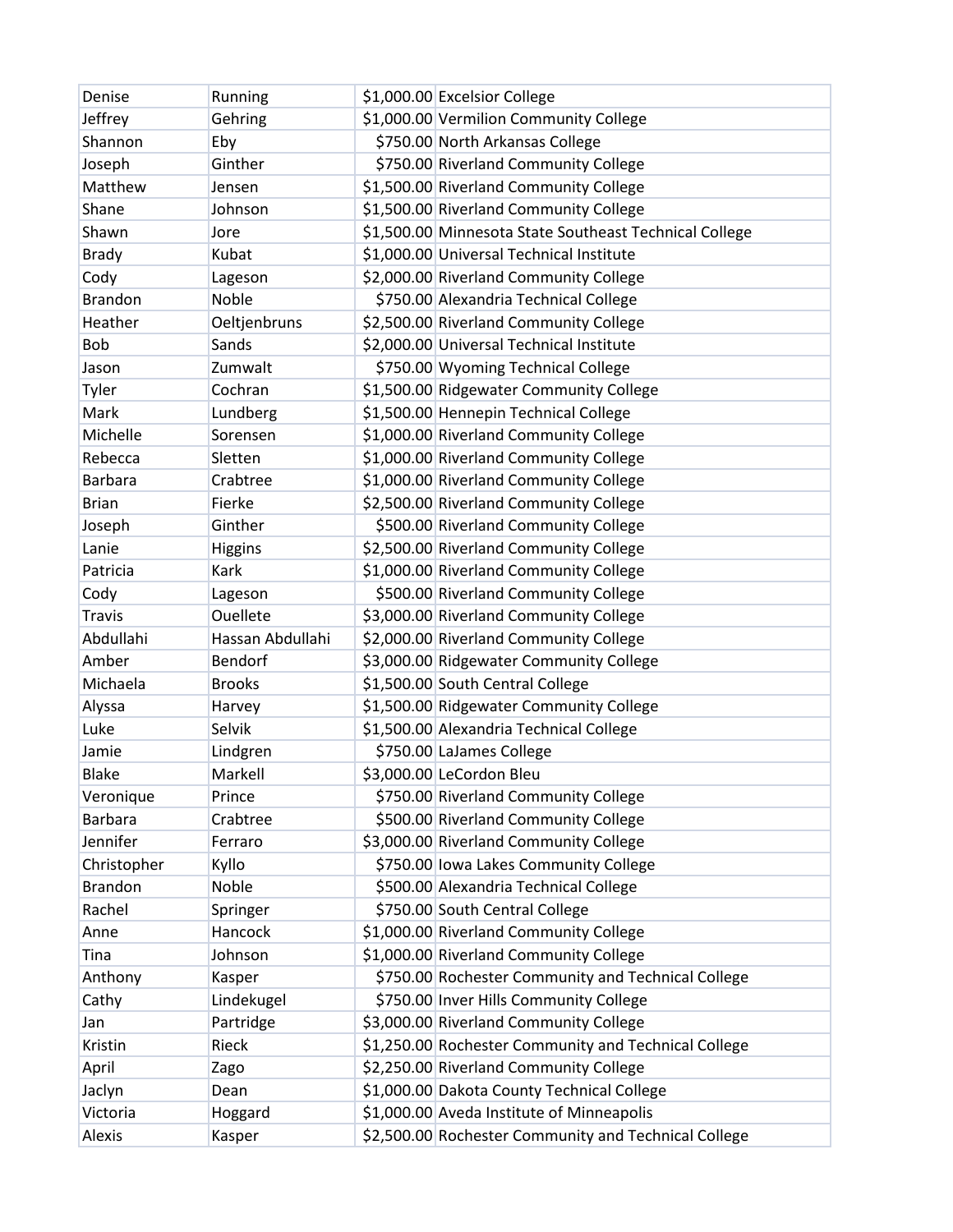| Vanessa        | Krause           | \$2,500.00 Riverland Community College                  |
|----------------|------------------|---------------------------------------------------------|
| Courtney       | Lermon           | \$3,000.00 Rochester Community and Technical College    |
| Samantha       | Liming           | \$500.00 Riverland Community College                    |
| Lewis          | Luedtke          | \$500.00 Riverland Community College                    |
| Courtney       | Madsen           | \$3,000.00 South Central College                        |
| Krista         | Queen            | \$500.00 Ridgewater Community College                   |
| Lanie          | <b>Higgins</b>   | \$750.00 Riverland Community College                    |
| Nathan         | Ost              | \$1,250.00 Northwest Technical Institute                |
| Michael        | Paulson          | \$1,000.00 Riverland Community College                  |
| Renae          | Sletten          | \$1,000.00 Rochester Community and Technical College    |
| Courtney       | Madsen           | \$3,000.00 South Central College                        |
| Kristin        | Rieck            | \$3,000.00 Rochester Community and Technical College    |
| Rachel         | Schirmer         | \$3,000.00 Riverland Community College                  |
| Taryn          | Anderson         | \$3,000.00 Riverland Community College                  |
| Dustin         | <b>Ballstadt</b> | \$2,500.00 South Central College                        |
| <b>Brianna</b> | <b>Brekke</b>    | \$750.00 Rasmussen College                              |
| Stacy          | Champeau         | \$2,500.00 South Central College                        |
| Kyle           | <b>DeCoux</b>    | \$1,500.00 Riverland Community College                  |
| Michael        | Krell            | \$1,500.00 Riverland Community College                  |
| Ashley         | Motl             | \$1,750.00 Riverland Community College                  |
| Annie          | Wobschall        | \$750.00 Riverland Community College                    |
| Alyssa         | Paulson          | \$750.00 Riverland Community College                    |
| Tyler          | Blouin           | \$1,500.00 South Central College                        |
| Karissa        | Johnson          | \$500.00 Riverland Community College                    |
| Karissa        | Krenke           | \$500.00 Riverland Community College                    |
| Justin         | Manderfeld       | \$1,500.00 Riverland Community College                  |
| MaLisa         | Roberts          | \$1,500.00 Riverland Community College                  |
| Kathryn        | Simon            | \$500.00 Riverland Community College                    |
| Denise         | Snyder           | \$1,500.00 Riverland Community College                  |
| Jansan         | Bohlman          | \$1,500.00 Riverland Community College                  |
| Kim            | Hinchley         | \$1,000.00 Riverland Community College                  |
| Nancy          | Hogate           | \$2,500.00 Riverland Community College                  |
| Gabrielle      | Mussman          | \$3,000.00 Riverland Community College                  |
| Cole           | Orlowski         | \$2,000.00 Minnesota West Community & Technical College |
| Andrea         | Sellner          | \$1,000.00 Aveda Institute of Minneapolis               |
| Irene          | Standke          | \$3,000.00 South Central College                        |
| Christopher    | Hamilton         | \$3,000.00 South Central College                        |
| Naomi          | Spinler          | \$2,500.00 Minneapolis Business College                 |
| Lindsey        | Wimer            | \$3,000.00 Riverland Community College                  |
| Kyle           | Cosens           | \$750.00 Rochester Community and Technical College      |
| Angel          | Dahn             | \$1,500.00 Riverland Community College                  |
| Joshua         | Loquai           | \$750.00 Riverland Community College                    |
| Amber          | Moe              | \$1,000.00 South Central college                        |
| Morgan         | Nguyen           | \$750.00 Normandale Community College                   |
| Deb            | Peterson         | \$750.00 Riverland Community College                    |
| Dawn           | Sorensen         | \$1,500.00 Riverland Community College                  |
| Christina      | LaBathe          | \$3,000.00 Riverland Community College                  |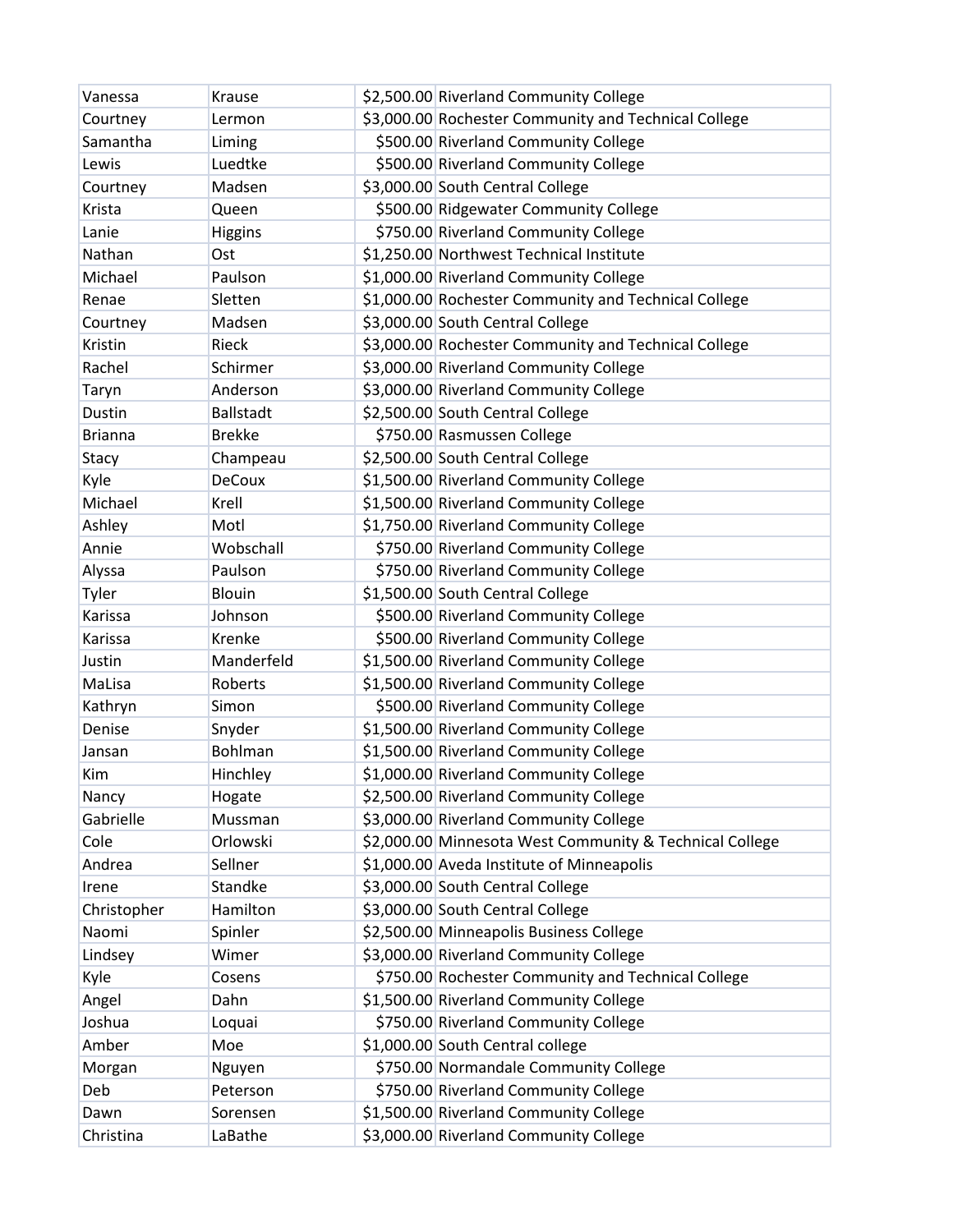| Amber             | Moe              | \$2,000.00 South Central College                       |
|-------------------|------------------|--------------------------------------------------------|
| Leila             | Kath             | \$3,000.00 Lake Superior College                       |
| Terri             | Smith            | \$2,000.00 Minnesota State Southeast Technical College |
| Joel              | Ackerman         | \$1,500.00 LeCordon Bleu                               |
| Matthew           | Boettger         | \$2,000.00 Alexandria Technical College                |
| Josh              | Ferch            | \$1,500.00 Riverland Community College                 |
| Jacob             | Martin           | \$2,000.00 Alexandria Technical College                |
| Mitch             | Ost              | \$3,000.00 Riverland Community College                 |
| Courtney          | Zabel            | \$3,000.00 Riverland Community College                 |
| Daniel            | Anderson         | \$500.00 Hennepin Technical College                    |
| Dawn              | Sorenson         | \$1,500.00 Riverland Community College                 |
| Shaun             | Guthier          | \$1,000.00 Riverland Community College                 |
| Evelyn            | Vela             | \$1,500.00 Riverland Community College                 |
| Nancy             | Hogate           | \$1,500.00 Riverland Community College                 |
| Kimberly          | Harpel           | \$1,500.00 Rochester Community and Technical College   |
| Leah              | Kent             | \$1,750.00 South Central College                       |
| Jake              | Miller           | \$1,750.00 Riverland Community College                 |
| Dawn              | Sorensen         | \$1,000.00 Riverland Community College                 |
| Lindsey           | Wimer            | \$1,000.00 Riverland Community College                 |
| Rebekah           | Zacharias        | \$2,000.00 Riverland Community College                 |
| Sirena            | <b>Brekke</b>    | \$2,500.00 Rochester Community and Technical College   |
| Jordan            | <b>Bos</b>       | \$2,500.00 Dakota County Technical College             |
| Bethany           | Corwine          | \$2,500.00 Rochester Community and Technical College   |
| Kylin             | Lindholm         | \$2,500.00 Minnesota State Southeast Technical College |
| Matthew           | <b>Reuss</b>     | \$2,500.00 South Central College                       |
| Shawn             | Wuger            | \$2,500.00 North Dakota State College of Science       |
| Charity           | Bosshart-Knutson | \$1,500.00 Riverland Community College                 |
| Isaiah            | Fails            | \$1,000.00 Riverland Community College                 |
| Janice            | Kubat            | \$1,500.00 Riverland Community College                 |
| Rachel            | Loquai           | \$1,000.00 Riverland Community College                 |
| Terri             | Smith            | \$500.00 Minnesota State Southeast Technical College   |
| Isaiah            | Fails            | \$1,250.00 Riverland Community College                 |
| Pamela            | Herrera          | \$1,000.00 Riverland Community College                 |
| Kendra            | Hoffman          | \$2,500.00 Riverland Community College                 |
| Kylin             | Lindholm         | \$1,250.00 Minnesota State Southeast Technical College |
| Rachel            | Loquai           | \$1,250.00 Riverland Community College                 |
| Jill              | Olson            | \$2,500.00 St. Paul College                            |
| Matthew           | Reuss            | \$1,000.00 South Central College                       |
| Taylar            | Wickman          | \$1,000.00 Vermilion Community College                 |
| <b>Broderrick</b> | Dalland          | \$2,500.00 Riverland Community College                 |
| Erin              | Lindenbaum       | \$2,500.00 Aveda Institute of Minneapolis              |
| Lauren            | Stewart          | \$2,000.00 Iowa Central Community College              |
| Taylor            | Reese            | \$3,000.00 Aveda Institute of Minneapolis              |
| Ben               | Stephens         | \$2,500.00 Alexandria Technical College                |
| Katie             | Randall          | \$1,500.00 Riverland Community College                 |
| Cara              | Johnson          | \$1,750.00 Riverland Community College                 |
| Dylan             | Prokopec         | \$1,500.00 South Central College                       |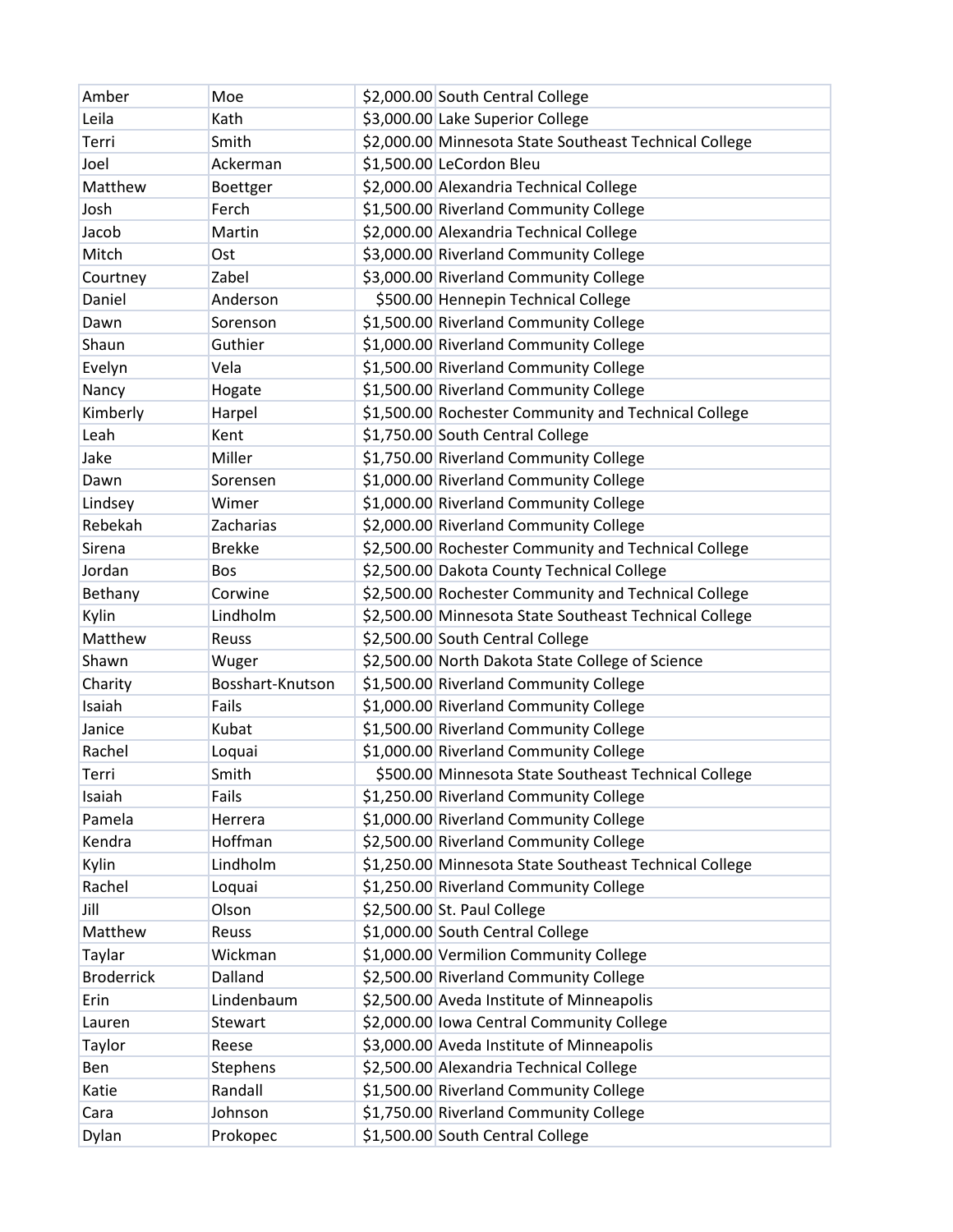| Christina       | LaBathe        | \$1,750.00 Riverland Community College                |
|-----------------|----------------|-------------------------------------------------------|
| Megan           | Grubish        | \$2,500.00 Anoka-Ramsey Community College             |
| Danielle        | Munger         | \$3,000.00 Rasmussen College                          |
| Jill            | Olson          | \$2,500.00 St. Paul College                           |
| Joni            | Tolman         | \$2,500.00 Rasmussen College                          |
| Sydney          | <b>Brekke</b>  | \$2,500.00 Riverland Community College                |
| <b>Brooke</b>   | Hondl          | \$2,000.00 Riverland Community College                |
| Tristen         | Johnson        | \$2,000.00 Dakota County Technical College            |
| Joseph          | VanReeth       | \$2,000.00 lowa Western Community College             |
| Andrew          | Abbas          | \$3,000.00 Rochester Community and Technical College  |
| Hamdi           | Abdi           | \$1,000.00 South Central College                      |
| <b>Brittney</b> | Chadderdon     | \$2,000.00 Riverland Community College                |
| Shelley         | Tenlen         | \$2,000.00 Rasmussen College                          |
| Amara           | <b>Bouwman</b> | \$3,000.00 Riverland Community College                |
| <b>Brittney</b> | Chadderdon     | \$1,000.00 Riverland Community College                |
| Vikki           | Ebenhoh        | \$3,000.00 Rasmussen College                          |
| Jared           | Goerdt         | \$3,000.00 Riverland Community College                |
| Teagan          | Kempe          | \$3,000.00 Riverland Community College                |
| <b>Brittney</b> | Stockwell      | \$3,000.00 South Central College                      |
| Carissa         | Lewis          | \$3,000.00 Riverland Community College                |
| Lindsey         | Neubauer       | \$3,000.00 Riverland Community College                |
| <b>Brianna</b>  | Rentmeester    | \$3,000.00 Riverland Community College                |
| Cari            | Jessop         | \$1,500.00 Riverland Community College                |
| Santana         | Liverseed      | \$1,500.00 South Central College                      |
| Chris           | Reinhard       | \$1,500.00 The Travel Academy                         |
| Greg            | Selk           | \$1,500.00 South Central College                      |
| Michael         | Thom           | \$1,500.00 Riverland Community College                |
| Alex            | Wolf           | \$1,500.00 Riverland Community College                |
| <b>Brendan</b>  | <b>Boss</b>    | \$1,000.00 Alexandria Technical and Community College |
| <b>Brooke</b>   | Hondl          | \$550.00 Riverland Community College                  |
| Jody            | Madsen         | \$1,500.00 South Central College                      |
| Angela          | McCampbell     | \$1,000.00 Riverland Community College                |
| Joseph          | Nelson         | \$1,000.00 Alexandria Technical and Community College |
| <b>Brittney</b> | Stockwell      | \$550.00 South Central College                        |
| Alex            | Wolf           | \$550.00 Riverland Community College                  |
| Ryan            | Bos            | \$1,650.00 Riverland Community College                |
| Anaka           | Degner         | \$1,650.00 Western Technical College                  |
| Michelle        | De LaPaz       | \$1,650.00 Riverland Community College                |
| Alex            | Gardner        | \$1,650.00 South Central College                      |
| Michelle        | Johnson        | \$1,650.00 Riverland Community College                |
| Anna            | <b>Neff</b>    | \$1,650.00 South Central College                      |
| Madison         | Prokopec       | \$1,650.00 Riverland Community College                |
| Samantha        | Schwartz       | \$1,650.00 Riverland Community College                |
| Colton          | Stange         | \$1,650.00 Riverland Community College                |
| Joseph          | Nelson         | \$1,875.00 Alexandria Technical and Community College |
| Leah            | Rieck          | \$1,875.00 Rochester Community and Technical College  |
| Samantha        | Schwartz       | \$1,875.00 Riverland Community College                |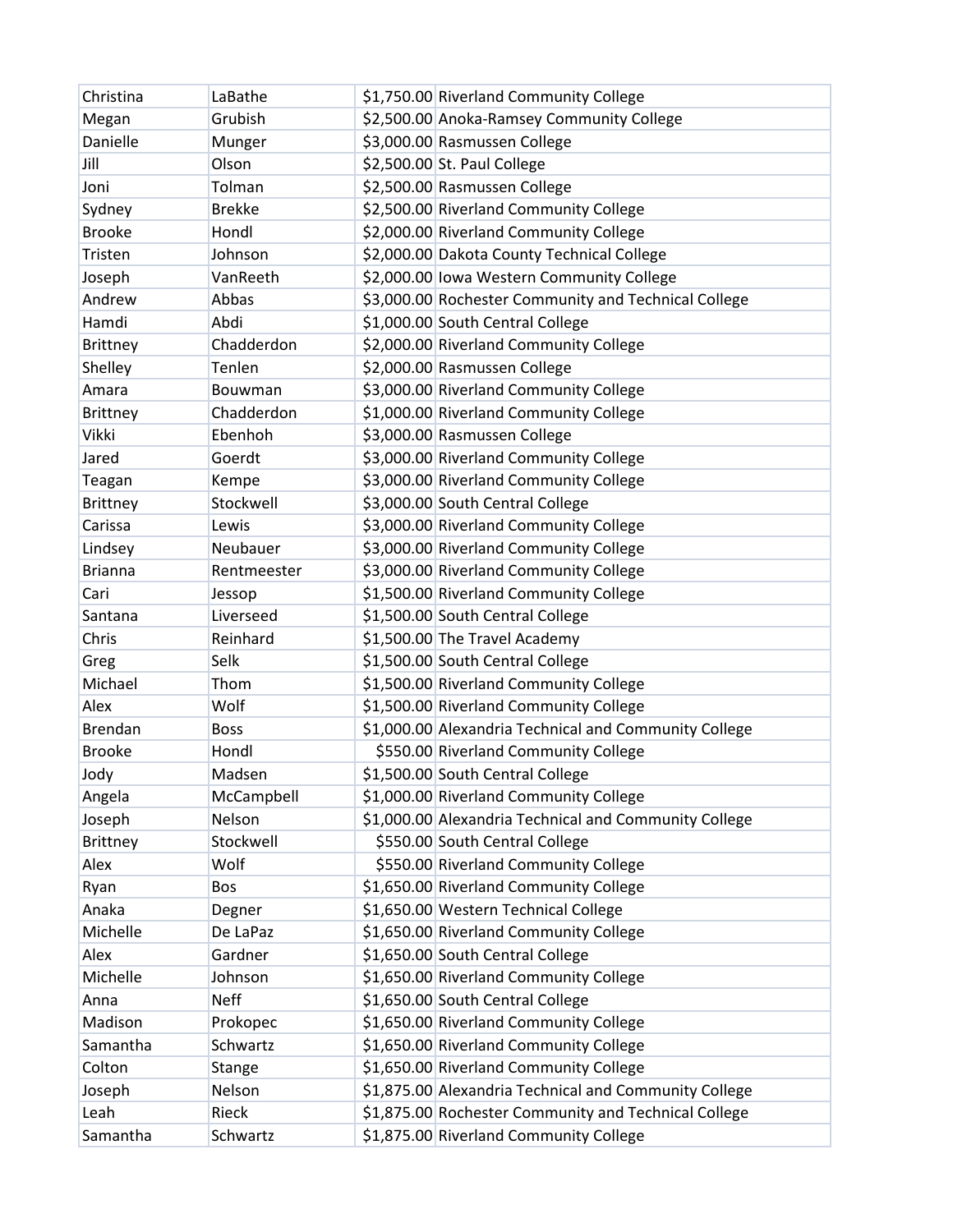| Michael         | Thom          | \$1,875.00 Riverland Community College                |
|-----------------|---------------|-------------------------------------------------------|
| <b>Brooke</b>   | Hondl         | \$1,500.00 Riverland Community College                |
| Joseph          | Nelson        | \$1,000.00 Alexandria Technical College               |
| Samantha        | Schwartz      | \$1,500.00 Riverland Community College                |
| Angela          | Terpstra      | \$2,000.00 Riverland Community College                |
| Julie           | <b>Tuerk</b>  | \$2,000.00 Dakota County Technical College            |
| Aaron           | <b>Boss</b>   | \$1,000.00 Riverland Community College                |
| Vincent         | Green         | \$2,000.00 Riverland Community College                |
| David           | Keck          | \$2,000.00 Riverland Community College                |
| Mason           | Miranda       | \$1,000.00 Riverland Community College                |
| Adam            | Olson         | \$2,000.00 South Central College                      |
| Zachery         | Sencer        | \$2,000.00 North Iowa Area Community College          |
| Taylor          | Velzke        | \$2,000.00 Aveda Institute - Minneapolis              |
|                 | Workforce     | \$2,500.00 Riverland Community College                |
| <b>Brooke</b>   | Hondl         | \$1,500.00 Riverland Community College                |
| Joseph          | Nelson        | \$1,500.00 Alexandria Community and Technical College |
| Jill            | Olson         | \$1,500.00 St. Paul College                           |
| Madison         | Prokopec      | \$1,500.00 Riverland Community College                |
| Leah            | Rieck         | \$1,500.00 Rochester Community and Technical College  |
| Madison         | Prokopec      | \$2,500.00 Riverland Community College                |
| Lydia           | Fischer       | \$1,500.00 Riverland Community College                |
| Madison         | Prokopec      | \$2,500.00 Riverland Community College                |
|                 | Workforce     | \$2,500.00 Riverland Community College                |
| Christian       | Hart          | \$1,500.00 Riverland Community College                |
| Vance           | Matejcek      | \$1,500.00 Riverland Community College                |
| Khalid          | Mohamed       | \$1,500.00 South Central College                      |
| Genevieve       | Phillips      | \$2,000.00 Minnesota School of Beauty                 |
| <b>Nick</b>     | Staska        | \$2,500.00 Northwest Technical College                |
| <b>Nicholas</b> | Staska        | \$3,000.00 Northwest Technical College                |
| Claire          | Stewart       | \$3,000.00 Riverland Community College                |
| Alex            | Tryhus        | \$3,000.00 Riverland Community College                |
| Stanley         | von Helmst    | \$3,000.00 Rochester Community and Technical College  |
| Jason           | Spatenka      | \$3,000.00 Riverland Community College                |
| Alex            | <b>Tryhus</b> | \$3,000.00 Riverland Community College                |
| Alexis          | Allen         | \$1,500.00 Riverland Community College                |
| Rachel          | Benson        | \$2,000.00 Riverland Community College                |
| Annika          | Kilanowski    | \$2,000.00 Southwest Technical College                |
| Oscar           | Sanchez       | \$2,000.00 Riverland Community College                |
| Jason           | Spatenka      | \$2,000.00 Riverland Community College                |
| Alexis          | Weintzetl     | \$2,000.00 Riverland Community College                |
|                 | Workforce     | \$2,500.00 Riverland Community College                |
| Devon           | Porter        | \$3,000.00 Riverland Community College                |
| Jason           | Spatenka      | \$3,000.00 Riverland Community College                |
| Alex            | <b>Tryhus</b> | \$3,000.00 Riverland Community College                |
| Joshua          | Prostrollo    | \$3,000.00 South Central College                      |
| Alex            | <b>Tryhus</b> | \$3,000.00 Riverland Community College                |
| Shamso          | Abdullahi     | \$3,000.00 South Central College                      |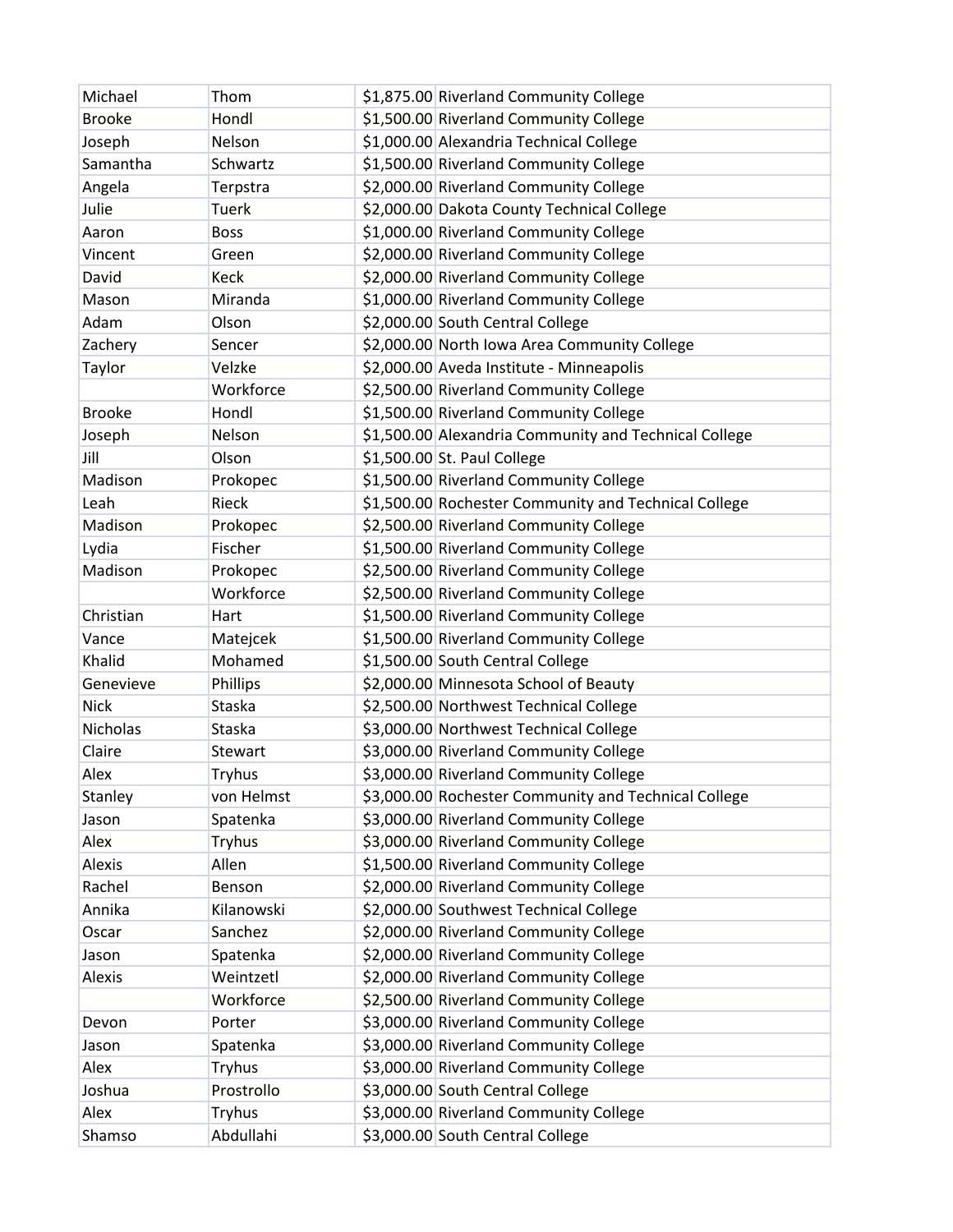| <b>Parker</b> | <b>Erickson</b> | \$3,000.00 Minnesota State College Southeast         |
|---------------|-----------------|------------------------------------------------------|
| Rachel        | Kellar          | \$3,000.00 Rochester Community and Technical College |
| <b>Alivia</b> | Schuster        | \$3,000.00 Western Technical College                 |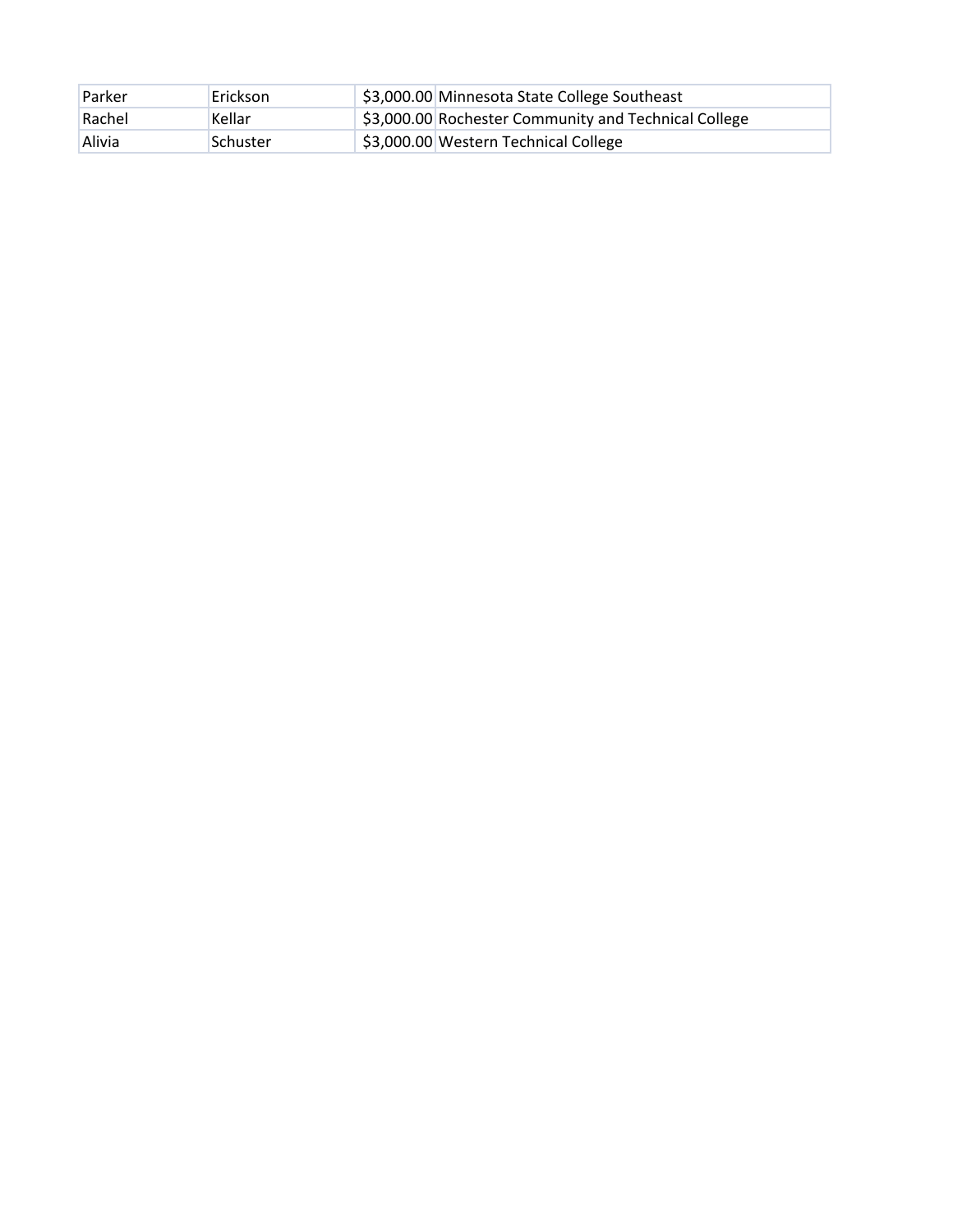| Year                | Program                                |
|---------------------|----------------------------------------|
| 1995 Traditional    | Horticulture                           |
| 1995 Traditional    | Hotel, Restaurant, Chef                |
| 1995 Traditional    | Carpentry                              |
| 1995 Traditional    | Electronics                            |
| 1995 Traditional    | Microcomputer Support Specialist       |
| 1995 Traditional    | Paramedic                              |
| 1995 Traditional    | <b>Computer Programming</b>            |
| 1995 Traditional    | Machine Tool Technician                |
| 1995 Traditional    | <b>Tool and Die</b>                    |
| 1996 Traditional    | <b>Automotive Service</b>              |
| 1996 Traditional    |                                        |
| 1996 Traditional    | <b>Administrative Assistant</b>        |
| 1996 Traditional    | Machine Tool Technician                |
| 1996 Traditional    | Machine Tool Technician                |
| 1996 Traditional    | <b>Culinary Arts</b>                   |
| 1996 Traditional    | <b>Administrative Assistant</b>        |
| 1996 Traditional    | <b>Administrative Assistant</b>        |
| 1996 Traditional    | Secretary/Accounting                   |
| 1996 Traditional    | Carpentry                              |
| 1996 Traditional    | <b>Construction Electrician</b>        |
| 1996 Traditional    | Diesel Technician                      |
| 1996 Traditional    | Paramedic                              |
| 1996 Traditional    |                                        |
| 1997 Nontraditional | <b>Human Services</b>                  |
| 1997 Nontraditional | <b>Culinary Arts</b>                   |
| 1997 Nontraditional | Manufacturinjg Technical Specialist    |
| 1997 Nontraditional | Electronic Business Machine Technician |
| 1997 Nontraditional | <b>Drafting Technician</b>             |
| 1997 Nontraditional | <b>Computer/Career Skills</b>          |
| 1997 Nontraditional | Machine Tool Technician                |
| 1997 Nontraditional | Child Development                      |
| 1997 Traditional    | Agri-business Technology               |
| 1997 Traditional    | <b>Travel and Hospitality</b>          |
| 1997 Traditional    |                                        |
| 1997 Traditional    | Machine Tool Technician                |
| 1997 Traditional    | <b>Civil Engineering</b>               |
| 1997 Traditional    | <b>Construction Electrician</b>        |
| 1997 Traditional    | <b>Business</b>                        |
| 1997 Traditional    | Jewelry & Gemology                     |
| 1998 Nontraditional | Accounting                             |
| 1998 Nontraditional | <b>Computer Operator</b>               |
| 1998 Nontraditional | <b>Health Unit Coordinator</b>         |
| 1998 Nontraditional | Nursing                                |
| 1998 Nontraditional | <b>Human Services</b>                  |
| 1998 Traditional    | Cosmetology                            |
| 1998 Traditional    | Cosmetology                            |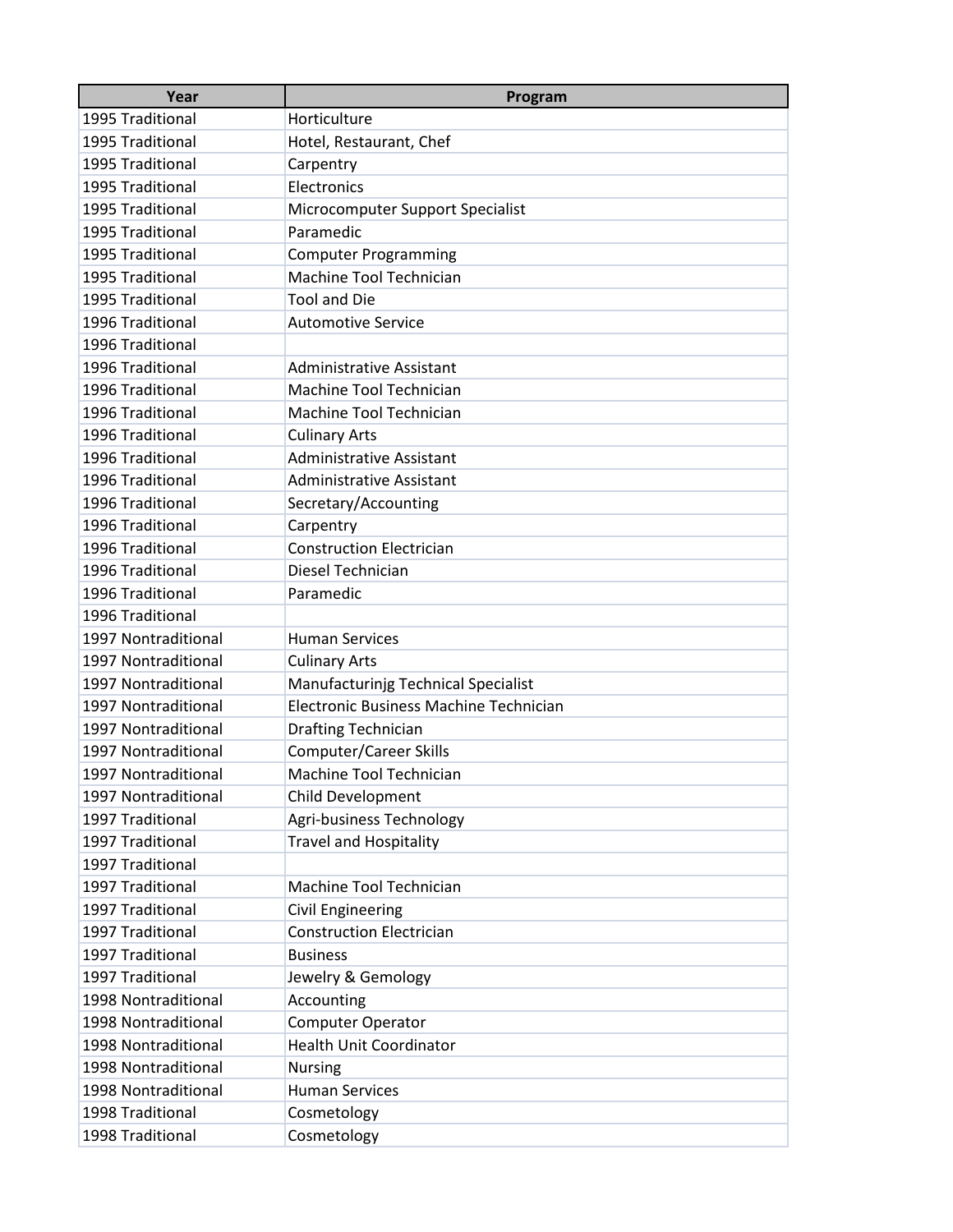| 1998 Traditional    | Carpentry                                      |
|---------------------|------------------------------------------------|
| 1998 Traditional    | Accounting                                     |
| 1998 Traditional    | Chiropractic Technician                        |
| 1998 Traditional    | <b>Drafting Technician</b>                     |
| 1998 Traditional    | <b>Agriculture Sales and Service</b>           |
| 1998 Traditional    | <b>Architectural Drafting</b>                  |
| 1998 Traditional    | <b>Interior Design and Sales</b>               |
| 1998 Traditional    | <b>Administrative Assistant</b>                |
| 1998 Traditional    | Marketing                                      |
| 1999 Nontraditional | <b>Construction Electrician</b>                |
| 1999 Nontraditional | <b>Construction Electrician</b>                |
| 1999 Nontraditional | <b>Environmental Science</b>                   |
| 1999 Nontraditional | Paramedic                                      |
| 1999 Nontraditional | <b>Architectural Drafting</b>                  |
| 1999 Nontraditional | <b>Commercial Art</b>                          |
| 1999 Traditional    | Law Enforcement                                |
| 1999 Traditional    | Legal Assistant                                |
| 1999 Traditional    | <b>Automotive Service</b>                      |
| 1999 Traditional    | Machine Tool Technician                        |
| 1999 Traditional    | <b>Industrial Maintenance Mechanic</b>         |
| 1999 Traditional    | <b>Administrative Assistant</b>                |
| 1999 Traditional    | Law Enforcement                                |
| 1999 Traditional    | Dairy Science                                  |
| 1999 Traditional    | <b>Architectural Drafting</b>                  |
| 1999 Traditional    | Law Enforcement                                |
| 1999 Traditional    | <b>Drafting Technician</b>                     |
| 1999 Traditional    | Sales, Marketing, Management                   |
| 1999 Traditional    | <b>Interior Design and Sales</b>               |
| 1999 Traditional    | Accounting                                     |
| 1999 Traditional    | Law Enforcement                                |
| 2000 Nontraditional | Massage Therapist                              |
| 2000 Nontraditional | Law Enforcement                                |
| 2000 Nontraditional | <b>Graphic Design and Visual Communication</b> |
| 2000 Nontraditional | <b>Automotive Service</b>                      |
| 2000 Nontraditional | <b>Construction Electrician</b>                |
| 2000 Nontraditional | <b>Architectural Drafting</b>                  |
| 2000 Traditional    | <b>Computer Support Technician</b>             |
| 2000 Traditional    | <b>Agriculture Sales and Service</b>           |
| 2000 Traditional    | Dental Hygiene                                 |
| 2000 Traditional    | <b>Interior Design and Sales</b>               |
| 2000 Traditional    | <b>Nursing</b>                                 |
| 2000 Traditional    | <b>Mechanical Drafting</b>                     |
| 2000 Traditional    | <b>Information Processing Secretary</b>        |
| 2000 Traditional    | Cosmetology                                    |
| 2000 Traditional    | Law Enforcement                                |
| 2000 Traditional    | Accounting                                     |
| 2000 Traditional    | <b>Automotive Service</b>                      |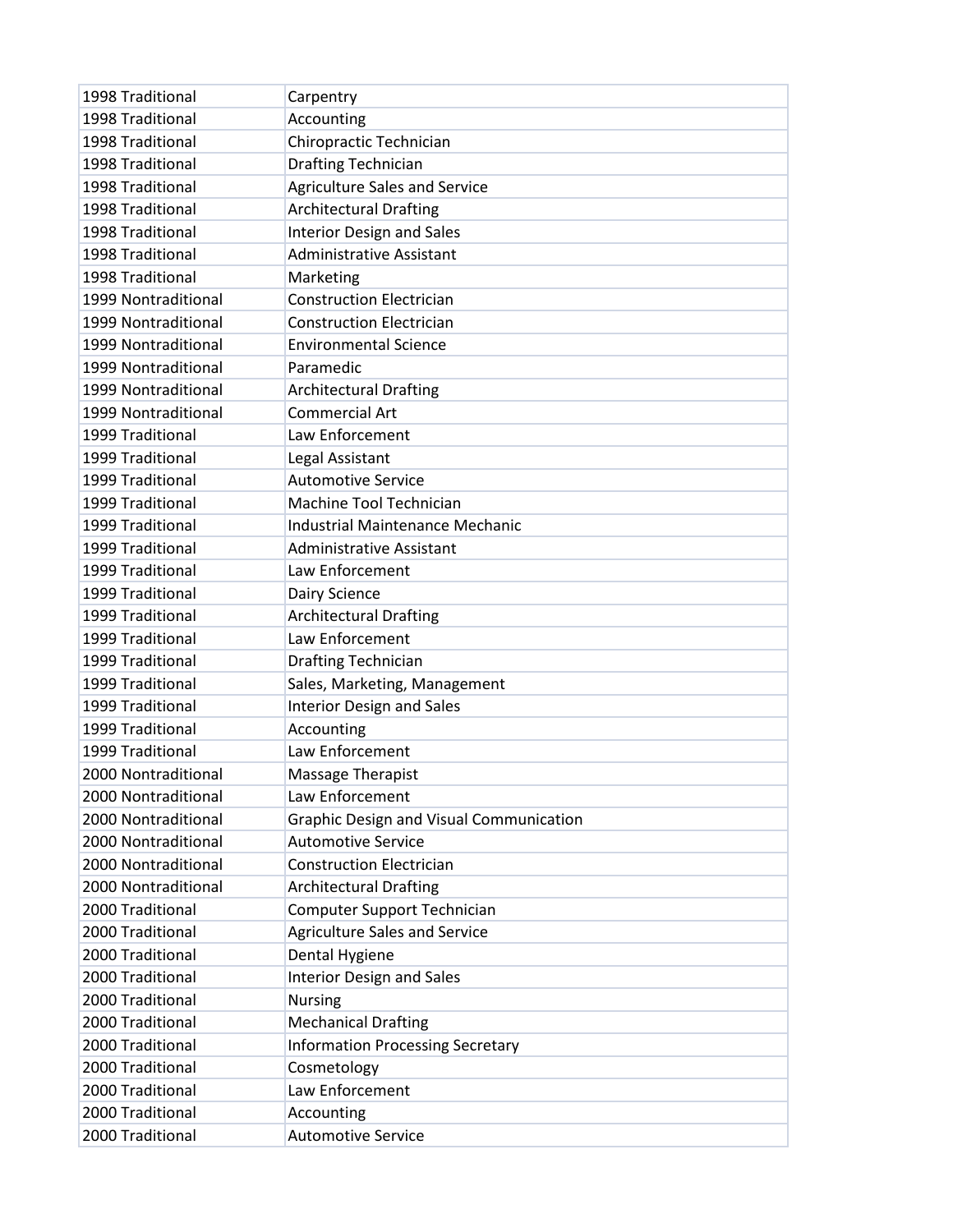| 2000 Traditional    | Cosmetology                                      |
|---------------------|--------------------------------------------------|
| 2000 Traditional    | Cosmetology                                      |
| 2000 Traditional    | Carpentry                                        |
| 2000 Traditional    | <b>Administrative Assistant</b>                  |
| 2000 Traditional    | <b>Automotive Service</b>                        |
| 2001 Nontraditional | <b>Nursing</b>                                   |
| 2001 Nontraditional | <b>Medical Administrative Assistant</b>          |
| 2001 Nontraditional | Microcomputer Support Specialist                 |
| 2001 Nontraditional | <b>Medical Administrative Assistant</b>          |
| 2001 Nontraditional | <b>Nursing</b>                                   |
| 2001 Nontraditional | <b>Automotive Service</b>                        |
| 2001 Nontraditional | <b>Computer Programming</b>                      |
| 2001 Nontraditional | <b>Automotive Service</b>                        |
| 2001 Nontraditional | Child Development                                |
| 2001 Traditional    | Wildland/Wildlife Law Enforcement                |
| 2001 Traditional    | Child Development                                |
| 2001 Traditional    | <b>Business</b>                                  |
| 2001 Traditional    | Neurophysiology Technology                       |
| 2001 Traditional    | Associate in Arts                                |
| 2001 Traditional    | Paramedic                                        |
| 2001 Traditional    | Carpentry                                        |
| 2001 Traditional    | Child Development                                |
| 2001 Traditional    | Cosmetology                                      |
| 2001 Traditional    | <b>Automotive Service</b>                        |
| 2001 Traditional    | <b>Nursing</b>                                   |
| 2001 Traditional    | Pilot                                            |
| 2001 Traditional    | <b>Medical Administrative Assistant</b>          |
| 2001 Traditional    | <b>Commercial Driver's License Certification</b> |
| 2001 Traditional    | <b>Nursing</b>                                   |
| 2001 Traditional    | Carpentry                                        |
| 2002 Nontraditional | <b>Mortuary Science</b>                          |
| 2002 Nontraditional | Law Enforcement                                  |
| 2002 Nontraditional | Dental Hygiene                                   |
| 2002 Nontraditional | <b>Nursing</b>                                   |
| 2002 Nontraditional | <b>Nursing</b>                                   |
| 2002 Nontraditional | <b>Nursing</b>                                   |
| 2002 Nontraditional | <b>Nursing</b>                                   |
| 2002 Nontraditional | <b>Nursing</b>                                   |
| 2002 Nontraditional | <b>Nursing</b>                                   |
| 2002 Nontraditional | Law Enforcement                                  |
| 2002 Nontraditional | <b>Nursing</b>                                   |
| 2002 Nontraditional | <b>Nursing</b>                                   |
| 2002 Nontraditional | <b>Licensed Practical Nursing</b>                |
| 2002 Nontraditional | <b>Nursing</b>                                   |
| 2002 Nontraditional | Carpentry                                        |
| 2002 Traditional    | Associate in Arts                                |
| 2002 Traditional    | <b>Medical Lab Technician</b>                    |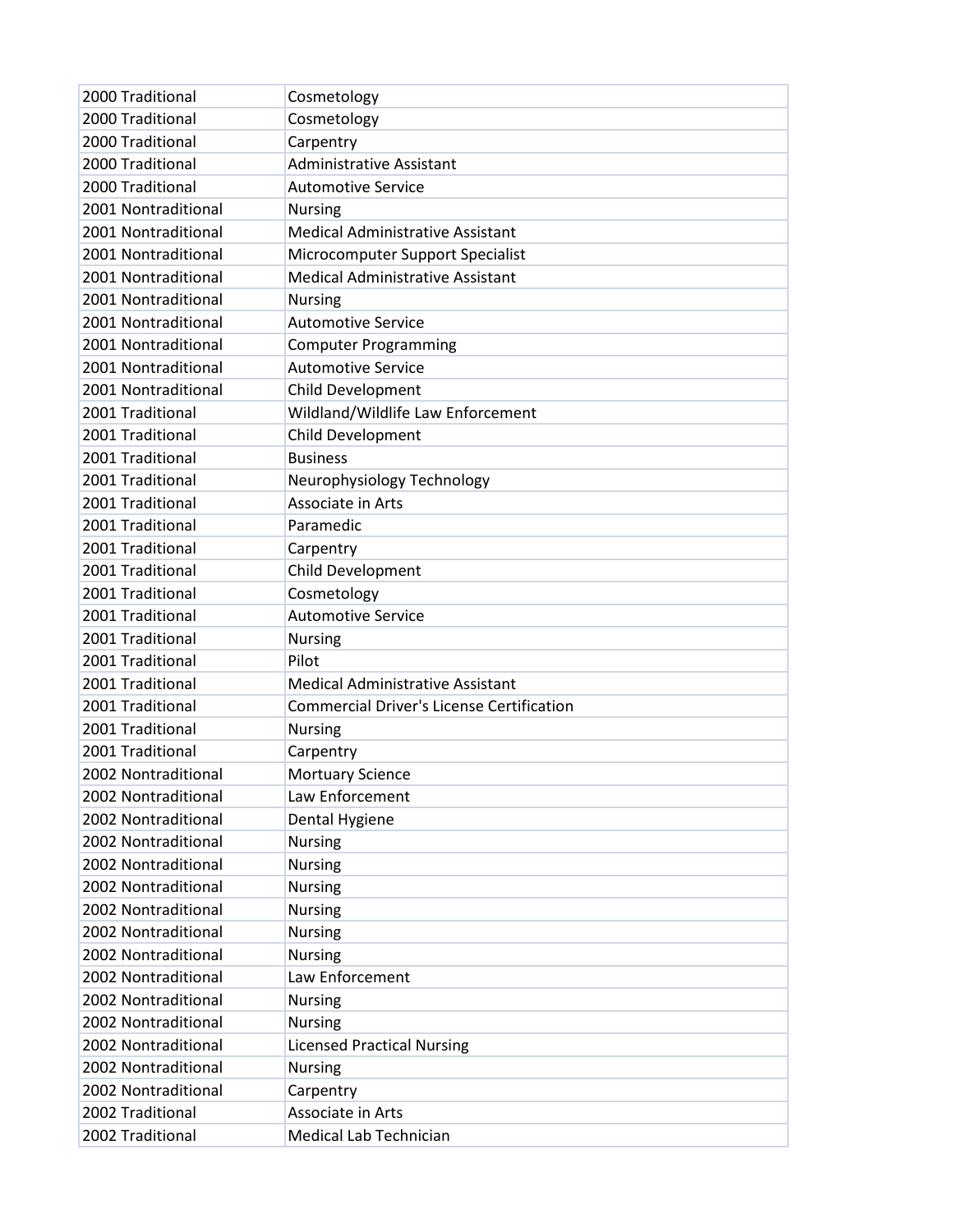| 2002 Traditional    | <b>Commercial Art</b>                            |
|---------------------|--------------------------------------------------|
| 2002 Traditional    | <b>Architectural Drafting</b>                    |
| 2002 Traditional    | <b>Office Administration</b>                     |
| 2002 Traditional    | Law Enforcement                                  |
| 2002 Traditional    | Radiography                                      |
| 2002 Traditional    | <b>Nursing</b>                                   |
| 2002 Traditional    | Marine and Small Engines                         |
| 2002 Traditional    | Child Development                                |
| 2003 Nontraditional | <b>Nursing</b>                                   |
| 2003 Nontraditional | <b>Nursing</b>                                   |
| 2003 Nontraditional | Medical Administrative Assistant                 |
| 2003 Nontraditional | Nursing                                          |
| 2003 Nontraditional | Dental Hygiene                                   |
| 2003 Nontraditional | <b>Licensed Practical Nursing</b>                |
| 2003 Nontraditional | <b>Health Unit Coordinator</b>                   |
| 2003 Nontraditional | <b>Architectural Drafting</b>                    |
| 2003 Nontraditional | <b>Nursing</b>                                   |
| 2003 Nontraditional | Mechanical Design Technician                     |
| 2003 Nontraditional | Phlebotomy                                       |
| 2003 Nontraditional | <b>Nursing</b>                                   |
| 2003 Nontraditional | <b>Nursing</b>                                   |
| 2003 Nontraditional | <b>Human Services</b>                            |
| 2003 Nontraditional | <b>Nursing</b>                                   |
| 2003 Nontraditional | <b>Automotive Service</b>                        |
| 2003 Nontraditional | Radiography                                      |
| 2003 Nontraditional | <b>Commercial Art</b>                            |
| 2003 Nontraditional | Marine and Small Engines                         |
| 2003 Traditional    | <b>Automotive Service</b>                        |
| 2003 Traditional    | <b>Culinary Arts</b>                             |
| 2003 Traditional    | Carpentry                                        |
| 2003 Traditional    | <b>Veterinary Technology</b>                     |
| 2003 Traditional    | <b>Outdoor Power</b>                             |
| 2003 Traditional    | <b>Construction Electrician</b>                  |
| 2003 Traditional    | Carpentry                                        |
| 2004 Nontraditional | <b>Licensed Practical Nursing</b>                |
| 2004 Nontraditional | <b>Administrative Assistant</b>                  |
| 2004 Nontraditional | Law Enforcement                                  |
| 2004 Nontraditional | <b>Heavy Equipment Maintenance and Operation</b> |
| 2004 Nontraditional | <b>Electrical Lineworker</b>                     |
| 2004 Nontraditional | Law Enforcement                                  |
| 2004 Nontraditional | <b>Nursing</b>                                   |
| 2004 Nontraditional | Photography - Visual Communications              |
| 2004 Nontraditional | <b>Automotive Service</b>                        |
| 2004 Nontraditional | Child Development                                |
| 2004 Nontraditional | <b>Human Services</b>                            |
| 2004 Nontraditional | <b>Executive Assistant and Accounting</b>        |
| 2004 Nontraditional | Nursing                                          |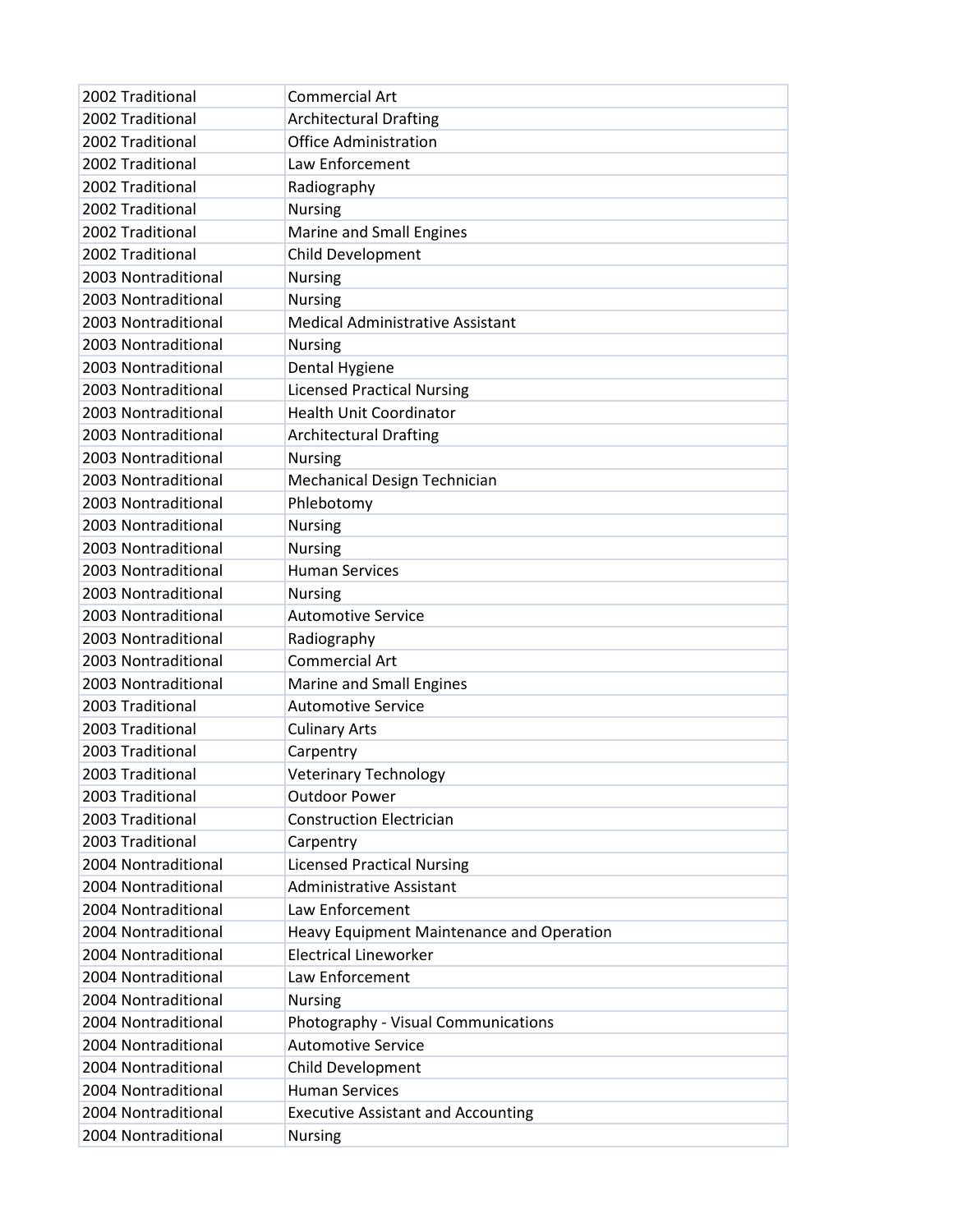| 2004 Nontraditional      | Fire Suppression Technician                          |
|--------------------------|------------------------------------------------------|
| 2004 Nontraditional      | <b>Robotics Technology</b>                           |
| 2004 Traditional         | Applied Service Management and Automotive Technology |
| 2004 Traditional         | Dairy Science                                        |
| 2004 Traditional         | Law Enforcement                                      |
| 2004 Traditional         | <b>Automotive Service</b>                            |
| 2004 Traditional         | Child Development                                    |
| 2004 Traditional         | <b>Wildland Management</b>                           |
| 2004 Traditional         | <b>Visual Communications</b>                         |
| 2005 Nontraditional      | Law Enforcement                                      |
| 2005 Nontraditional      | <b>Medical Lab Technician</b>                        |
| 2005 Nontraditional      | <b>Construction Electrician</b>                      |
| 2005 Nontraditional      | Intensive Care Paramedic                             |
| 2005 Nontraditional      | Child Development                                    |
| 2005 Nontraditional      | Landscaping                                          |
| 2005 Nontraditional      | Law Enforcement                                      |
| 2005 Nontraditional      | <b>Medical Administrative Assistant</b>              |
| 2005 Nontraditional      | Electronics                                          |
| 2005 Traditional         | Retail Merchandising/Interior Design                 |
| 2005 Traditional         | <b>Culinary Arts</b>                                 |
| 2005 Traditional         | <b>Architectural Drafting</b>                        |
| 2005 Traditional         | Cosmetology                                          |
| 2005 Traditional         | Radiography                                          |
| 2005 Traditional         | <b>Veterinary Technology</b>                         |
| 2006 June Nontraditional | <b>Medical Lab Technician</b>                        |
| 2006 June Nontraditional | <b>Nursing</b>                                       |
| 2006 June Nontraditional | <b>Nursing</b>                                       |
| 2006 June Nontraditional | <b>Licensed Practical Nursing</b>                    |
| 2006 June Nontraditional | <b>Music Business Audio Production</b>               |
| 2006 June Nontraditional | <b>Nursing</b>                                       |
| 2006 Nontraditional      | <b>Nursing</b>                                       |
| 2006 Nontraditional      | <b>Licensed Practical Nursing</b>                    |
| 2006 Nontraditional      | Carpentry                                            |
| 2006 Nontraditional      | <b>Social Services</b>                               |
| 2006 Nontraditional      | Wildland/Wildlife Law Enforcement                    |
| 2006 Traditional         | Carpentry                                            |
| 2006 Traditional         | Cosmetology                                          |
| 2007 Nontraditional      | <b>Nursing</b>                                       |
| 2007 Nontraditional      | <b>Nursing</b>                                       |
| 2007 Nontraditional      | <b>Nursing</b>                                       |
| 2007 Nontraditional      | <b>Travel and Hospitality</b>                        |
| 2007 Nontraditional      | <b>Nursing</b>                                       |
| 2007 Nontraditional June | Accounting                                           |
| 2007 Nontraditional June | Microsoft Systems Engineer                           |
| 2007 Nontraditional June | Radiography                                          |
| 2007 Nontraditional June | <b>Nursing</b>                                       |
| 2007 Nontraditional June | Nursing                                              |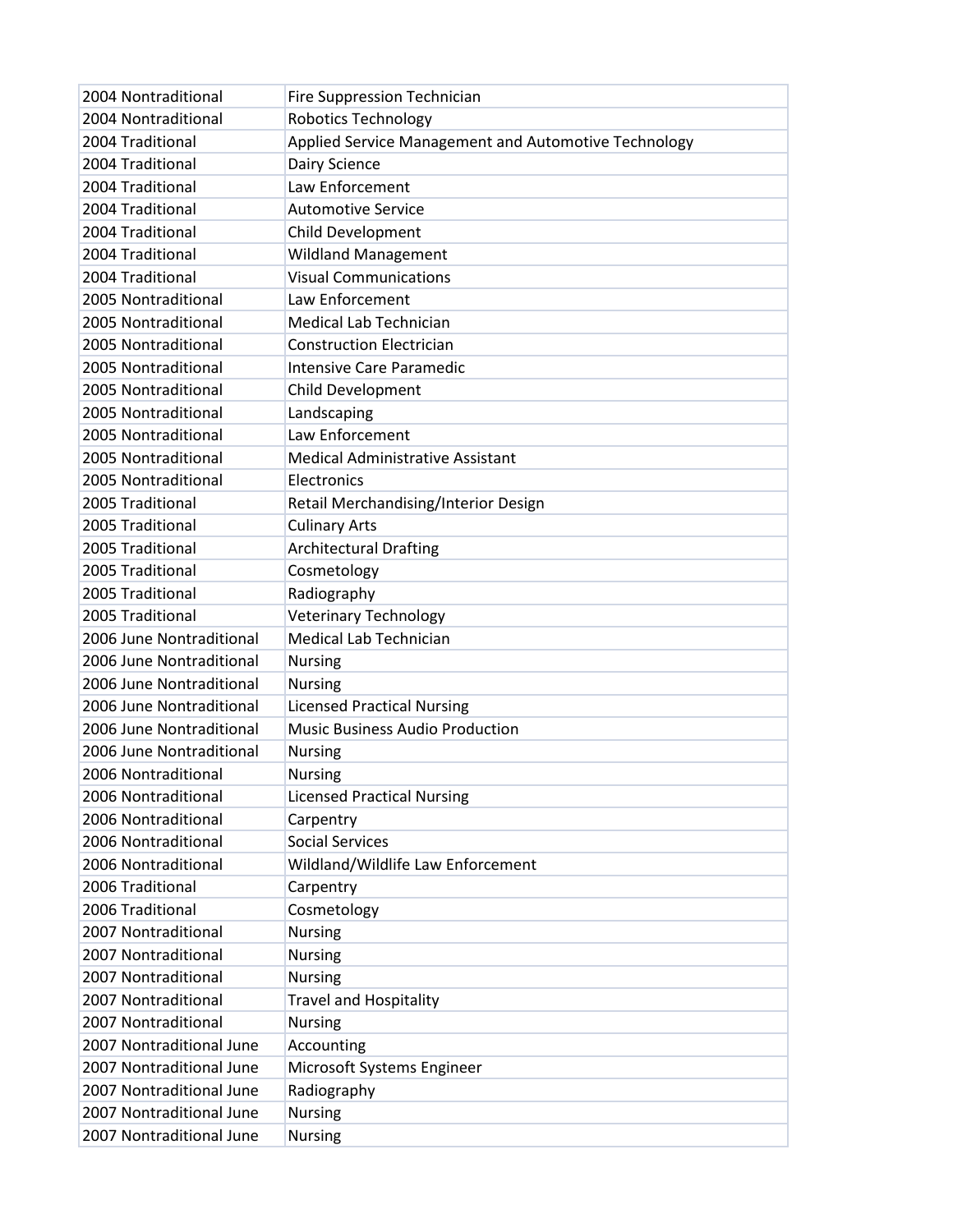| 2007 Nontraditional June | <b>Nursing</b>                                          |
|--------------------------|---------------------------------------------------------|
| 2007 Nontraditional June | Wildland/Wildlife Law Enforcement/Wilderness Management |
| 2007 Traditional         | Paramedic                                               |
| 2007 Traditional         | <b>Automotive Service</b>                               |
| 2007 Traditional         | <b>Construction Electrician</b>                         |
| 2007 Traditional         | Diesel Technician                                       |
| 2007 Traditional         | Criminal Justice/Firefighting                           |
| 2007 Traditional         | Automotive & Diesel Technician                          |
| 2007 Traditional         | <b>Information/Computer Security</b>                    |
| 2007 Traditional         | Law Enforcement                                         |
| 2007 Traditional         | Radiography                                             |
| 2007 Traditional         | <b>Automotive Service</b>                               |
| 2007 Traditional         | <b>Automotive Service</b>                               |
| 2008 Nontraditional      | <b>Business</b>                                         |
| 2008 Nontraditional      | <b>Audio Production Specialist</b>                      |
| 2008 Nontraditional      | <b>Human Services</b>                                   |
| 2008 Nontraditional      | <b>Business</b>                                         |
| 2008 Nontraditional      | Radiography                                             |
| 2008 Nontraditional      | <b>Construction Electrician</b>                         |
| 2008 Nontraditional      | <b>Automotive Service</b>                               |
| 2008 Nontraditional      | Radiography                                             |
| 2008 Nontraditional      | <b>Nursing</b>                                          |
| 2008 Nontraditional      | <b>Information Technician Network Security</b>          |
| 2008 Nontraditional      | Law Enforcement                                         |
| 2008 Traditional         | Radiography                                             |
| 2008 Traditional         | <b>Veterinary Technology</b>                            |
| 2008 Traditional         | <b>Culinary Arts</b>                                    |
| 2008 Traditional         | <b>Activity Director</b>                                |
| 2008 Traditional         | Law Enforcement                                         |
| 2008 Traditional         | Cosmetology                                             |
| 2008 Traditional         | <b>Culinary Arts</b>                                    |
| 2008 Traditional         | <b>Human Resources</b>                                  |
| 2009 Nontraditional      | Radiography                                             |
| 2009 Nontraditional      | Radiography                                             |
| 2009 Nontraditional      | Agri-business Technology                                |
| 2009 Nontraditional      | Law Enforcement                                         |
| 2009 Nontraditional      | <b>Nursing</b>                                          |
| 2009 Nontraditional      | <b>Culinary Arts</b>                                    |
| 2009 Nontraditional      | Radiography                                             |
| 2009 Nontraditional      | <b>Nursing</b>                                          |
| 2009 Nontraditional      | Paralegal                                               |
| 2009 Nontraditional      | Medical Administrative Assistant                        |
| 2009 Nontraditional      | <b>Nursing</b>                                          |
| 2009 Nontraditional      | <b>Nursing</b>                                          |
| 2009 Traditional         | <b>Medical Transcriptionist</b>                         |
| 2009 Traditional         | Cosmetology                                             |
| 2009 Traditional         | <b>Equine Science</b>                                   |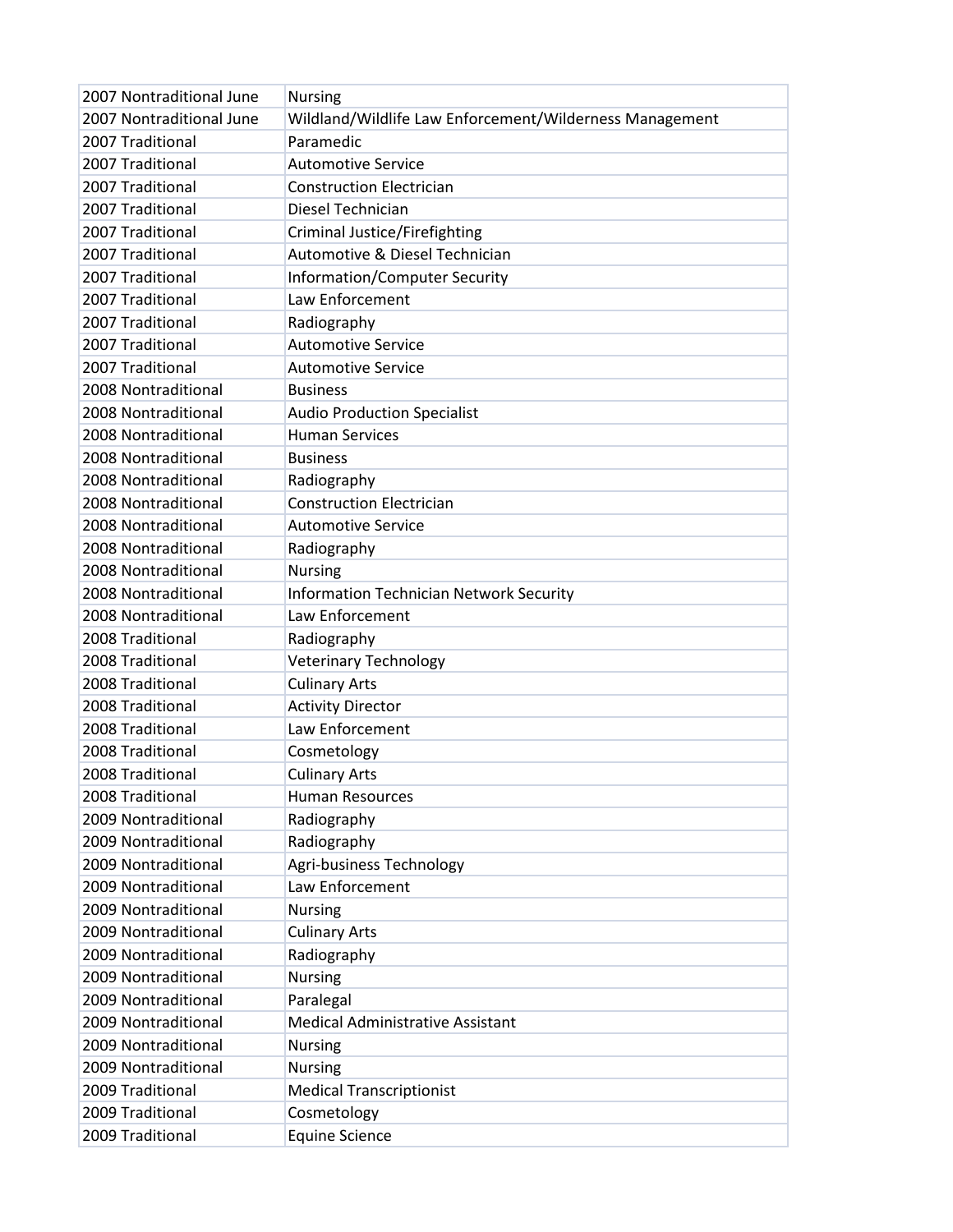| 2009 Traditional    | Accounting                                       |
|---------------------|--------------------------------------------------|
| 2009 Traditional    | Dental Hygiene                                   |
| 2009 Traditional    | <b>Nursing</b>                                   |
| 2009 Traditional    | Law Enforcement                                  |
| 2009 Traditional    | <b>Nursing</b>                                   |
| 2009 Traditional    | <b>Veterinary Technology</b>                     |
| 2010 Nontraditional | Radiography                                      |
| 2010 Nontraditional | <b>Mechanical Engineering Technology</b>         |
| 2010 Nontraditional | Diesel Technician                                |
| 2010 Nontraditional | <b>Nursing</b>                                   |
| 2010 Nontraditional | <b>Nursing</b>                                   |
| 2010 Nontraditional | <b>Nursing</b>                                   |
| 2010 Nontraditional | <b>Nursing</b>                                   |
| 2010 Traditional    | Radiography                                      |
| 2010 Traditional    | <b>Construction Field Supervision</b>            |
| 2010 Traditional    | <b>Criminal Justice</b>                          |
| 2010 Traditional    | Child Development                                |
| 2010 Traditional    | <b>Automotive Service</b>                        |
| 2010 Traditional    | <b>Automotive Service</b>                        |
| 2010 Traditional    | Child Development                                |
| 2010 Traditional    | Cosmetology                                      |
| 2010 Traditional    | <b>Nursing</b>                                   |
| 2011 Nontraditional | <b>Nursing</b>                                   |
| 2011 Nontraditional | <b>Nursing</b>                                   |
| 2011 Nontraditional | <b>Nursing</b>                                   |
| 2011 Nontraditional | <b>Automotive Service</b>                        |
| 2011 Nontraditional | <b>Business</b>                                  |
| 2011 Nontraditional | <b>Supervisory Management</b>                    |
| 2011 Nontraditional | Radiography                                      |
| 2011 Nontraditional | Diesel Technician                                |
| 2011 Nontraditional | <b>Nursing</b>                                   |
| 2011 Nontraditional | <b>Medical Administrative Assistant</b>          |
| 2011 Nontraditional | <b>Business</b>                                  |
| 2011 Nontraditional | Powerline Technician                             |
| 2011 Nontraditional | Esthiology                                       |
| 2011 Nontraditional | <b>Licensed Practical Nursing</b>                |
| 2011 Traditional    | Diesel Technician                                |
| 2011 Traditional    | <b>Office Administration</b>                     |
| 2011 Traditional    | Radiography                                      |
| 2012 Nontraditional | <b>Computer Aided Design/Mechanical Drafting</b> |
| 2012 Nontraditional | Accounting                                       |
| 2012 Nontraditional | <b>Collision Repair</b>                          |
| 2012 Nontraditional | <b>Nursing</b>                                   |
| 2012 Nontraditional | Parole Officer                                   |
| 2012 Nontraditional | <b>Nursing</b>                                   |
| 2012 Nontraditional | Horticulture                                     |
| 2012 Nontraditional | Accounting                                       |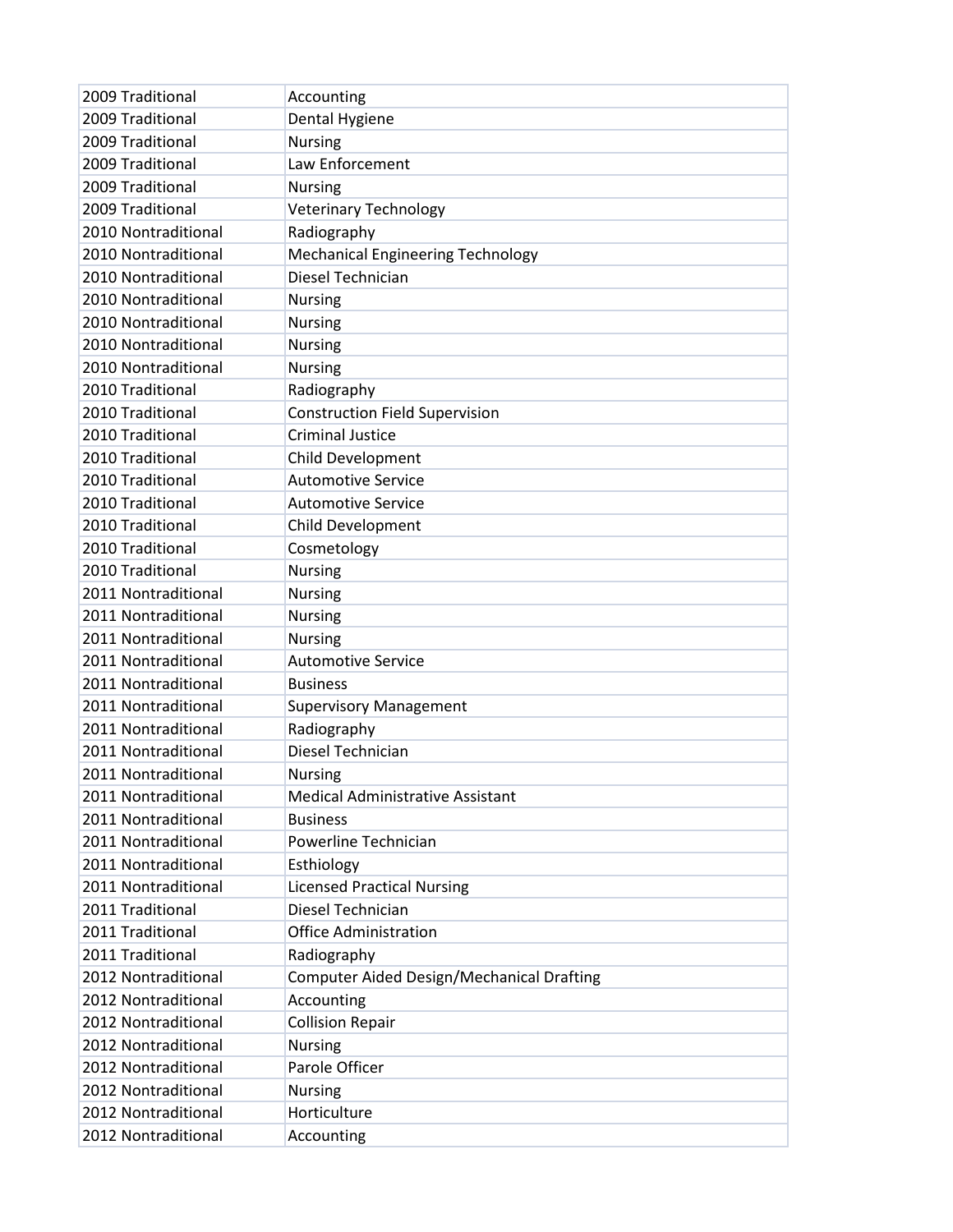| 2012 Nontraditional | <b>Nursing</b>                          |
|---------------------|-----------------------------------------|
| 2012 Nontraditional | Fire Technology & Administration        |
| 2012 Nontraditional | <b>Medical Coding Specialist</b>        |
| 2012 Traditional    | <b>Culinary Arts</b>                    |
| 2012 Traditional    | Law Enforcement                         |
| 2012 Traditional    | Welding                                 |
| 2012 Traditional    | Diesel Technician                       |
| 2012 Traditional    | Welding                                 |
| 2012 Traditional    | <b>Medical Administrative Assistant</b> |
| 2013 Nontraditional | <b>Audio Production Specialist</b>      |
| 2013 Nontraditional | <b>Human Services</b>                   |
| 2013 Nontraditional | Associate in Arts                       |
| 2013 Nontraditional | Associate in Arts                       |
| 2013 Nontraditional | <b>Medical Administrative Assistant</b> |
| 2013 Nontraditional | <b>Health Information Technology</b>    |
| 2013 Nontraditional | <b>Nursing</b>                          |
| 2013 Nontraditional | Law Enforcement                         |
| 2013 Nontraditional | <b>Human Services</b>                   |
| 2013 Nontraditional | Radiography                             |
| 2013 Nontraditional | <b>Nursing</b>                          |
| 2013 Traditional    | <b>Nursing</b>                          |
| 2013 Traditional    | <b>Electrical Lineworker</b>            |
| 2013 Traditional    | <b>Veterinary Technology</b>            |
| 2013 Traditional    | <b>Business</b>                         |
| 2013 Traditional    | <b>Computer Integrated Machining</b>    |
| 2013 Traditional    | <b>Automotive Service</b>               |
| 2014 Nontraditional | Surgical Technician                     |
| 2014 Nontraditional | Law Enforcement/Corrections             |
| 2014 Nontraditional | <b>Nursing</b>                          |
| 2014 Nontraditional | <b>Nursing</b>                          |
| 2014 Nontraditional | <b>Medical Coding Specialist</b>        |
| 2014 Nontraditional | Law Enforcement/Corrections             |
| 2014 Nontraditional | <b>Nursing</b>                          |
| 2014 Nontraditional | <b>Nursing</b>                          |
| 2014 Nontraditional | <b>Business</b>                         |
| 2014 Nontraditional | <b>EMT/Paramedic</b>                    |
| 2014 Nontraditional | American Sign Language                  |
| 2014 Nontraditional | <b>Computer Integrated Machining</b>    |
| 2014 Nontraditional | Wildlife Wildland Law Enforcement       |
| 2014 Traditional    | Firefighter/EMT                         |
| 2014 Traditional    | Cosmetology                             |
| 2014 Traditional    | Radio Broadcast                         |
| 2014 Traditional    | Cosmetology                             |
| 2014 Traditional    | Welding                                 |
| 2015 Nontraditional | <b>Nursing</b>                          |
| 2015 Nontraditional | <b>Nursing</b>                          |
| 2015 Nontraditional | Agribusiness Service Technician         |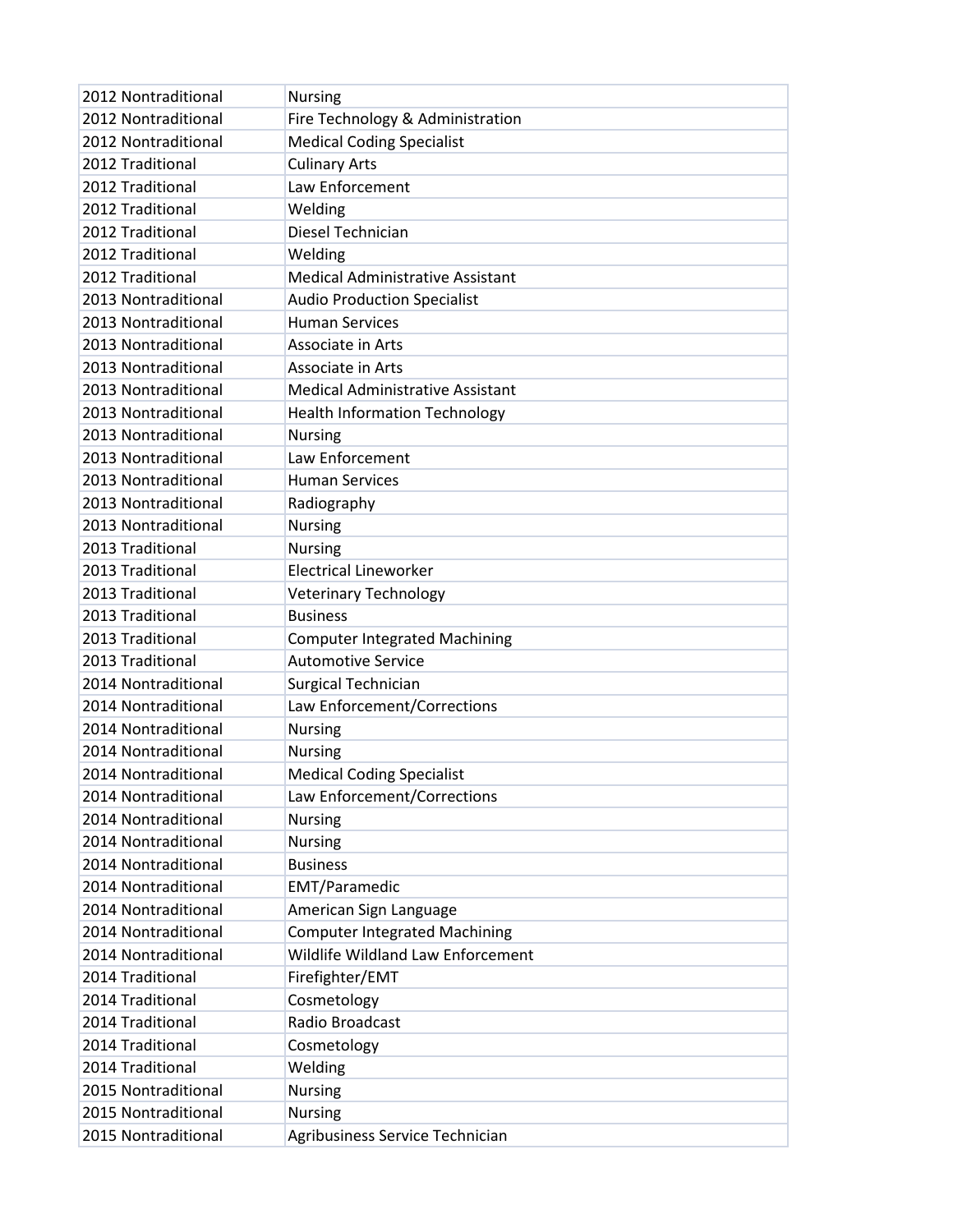| 2015 Nontraditional | Accounting                                    |
|---------------------|-----------------------------------------------|
| 2015 Nontraditional | <b>Nursing</b>                                |
| 2015 Nontraditional | <b>Nursing</b>                                |
| 2015 Nontraditional | American Sign Language                        |
| 2015 Nontraditional | <b>Nursing</b>                                |
| 2015 Traditional    | Law Enforcement                               |
| 2015 Traditional    | Radiography                                   |
| 2015 Traditional    | <b>Automotive Service</b>                     |
| 2015 Traditional    | <b>Aviation Maintenance Technology</b>        |
| 2015 Traditional    | <b>Nursing</b>                                |
| 2016 Nontraditional | Associate in Arts                             |
| 2016 Nontraditional | <b>Nursing</b>                                |
| 2016 Nontraditional | Nursing                                       |
| 2016 Nontraditional | Accounting                                    |
| 2016 Nontraditional | <b>Nursing</b>                                |
| 2016 Nontraditional | <b>Nursing</b>                                |
| 2016 Nontraditional | Welding                                       |
| 2016 Nontraditional | Associate in Arts                             |
| 2016 Nontraditional | <b>Family Services</b>                        |
| 2016 Nontraditional | <b>Administrative Assistant</b>               |
| 2016 Traditional    | <b>Business</b>                               |
| 2016 Traditional    | <b>Business</b>                               |
| 2017 Nontraditional | <b>Nursing</b>                                |
| 2017 Nontraditional | Accounting                                    |
| 2017 Nontraditional | <b>Flight Attendant</b>                       |
| 2017 Nontraditional | <b>Automotive Service</b>                     |
| 2017 Nontraditional | <b>Automotive Service</b>                     |
| 2017 Nontraditional | Diesel Technician                             |
| 2017 Nontraditional | Diesel Technician                             |
| 2017 Nontraditional | Radiography                                   |
| 2017 Nontraditional | <b>Office Administration</b>                  |
| 2017 Nontraditional | <b>Human Services</b>                         |
| 2017 Nontraditional | Motorcycle, Marine and Powersports Technician |
| 2017 Nontraditional | <b>Family Services</b>                        |
| 2017 Nontraditional | Diesel Technician                             |
| 2017 Traditional    | Welding                                       |
| 2017 Traditional    | Associate in Arts                             |
| 2017 Traditional    | <b>Business</b>                               |
| 2017 Traditional    | Agribusiness Service Technician               |
| 2017 Traditional    | Radiography                                   |
| 2017 Traditional    | Associate in Arts                             |
| 2017 Traditional    | Radiography                                   |
| 2017 Traditional    | Radiography                                   |
| 2017 Traditional    | Carpentry                                     |
| 2018 Nontraditional | Power Sports Technician                       |
| 2018 Nontraditional | Veterinary Technician                         |
| 2018 Nontraditional | Associate in Arts                             |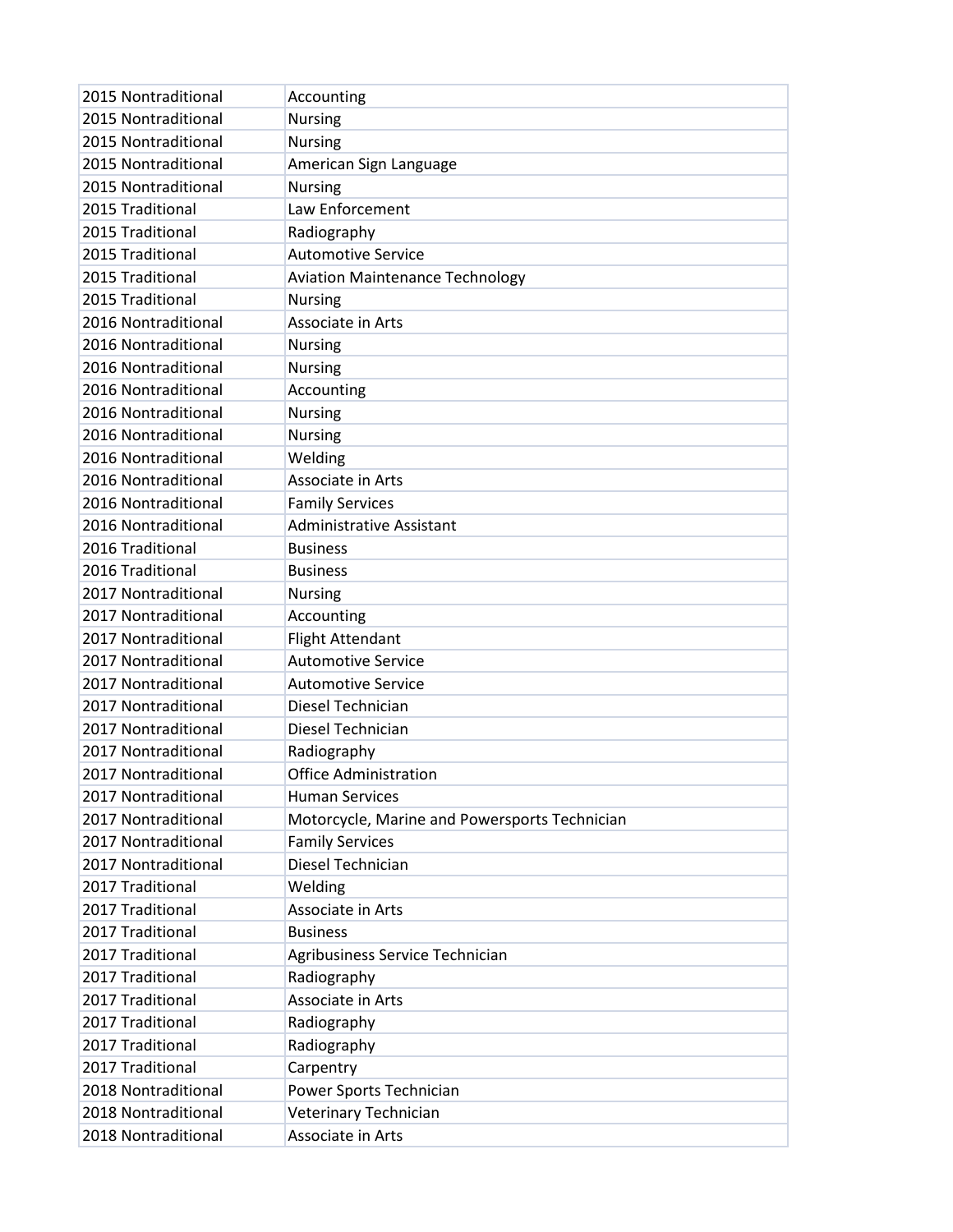| 2018 Nontraditional | <b>Automotive Service</b>                      |
|---------------------|------------------------------------------------|
| 2018 Nontraditional | Radiography                                    |
| 2018 Nontraditional | Power Sports Technician                        |
| 2018 Nontraditional | Associate in Arts                              |
| 2018 Nontraditional | <b>Human Services</b>                          |
| 2018 Nontraditional | <b>Interior Design</b>                         |
| 2018 Traditional    | <b>Automotive Service</b>                      |
| 2018 Traditional    | Electrician                                    |
| 2018 Traditional    | Diesel Technician                              |
| 2018 Traditional    | <b>Business</b>                                |
| 2018 Traditional    | <b>HVAC-R</b>                                  |
| 2018 Traditional    | <b>Auto Mechanics</b>                          |
| 2018 Traditional    | Massage Therapy, Estiology, Cosmetology        |
| 2018 Traditional    |                                                |
| 2019 Nontraditional | Radiography                                    |
| 2019 Nontraditional | Power Sports and Marine Technology             |
| 2019 Nontraditional | American Sign Language                         |
| 2019 Nontraditional | Radiography                                    |
| 2019 Nontraditional | <b>Veterinary Technology</b>                   |
| 2019 Nontraditional | Radiography                                    |
| 2019 Nontraditional | <b>Business</b>                                |
| 2019 Nontraditional | Radiography                                    |
| 2019 Traditional    |                                                |
| 2019 Traditional    | Associate in Arts                              |
| 2019 Traditional    | Electrician                                    |
| 2019 Traditional    | <b>Marketing Management</b>                    |
| 2019 Traditional    | Cosmetology                                    |
| 2019 Traditional    | <b>Electrical Construction and Maintenance</b> |
| 2020 Nontraditional | <b>Electrical Construction and Maintenance</b> |
| 2020 Nontraditional | <b>Medical Administrative Assistant</b>        |
| 2020 Nontraditional | <b>Construction Electrician</b>                |
| 2020 Nontraditional | <b>Computer Aided Drafting</b>                 |
| 2020 Nontraditional | <b>Construction Electrician</b>                |
| 2020 Nontraditional | <b>Construction Electrician</b>                |
| 2020 Traditional    | Associate in Arts                              |
| 2020 Traditional    | Radiography                                    |
| 2020 Traditional    | Carpentry                                      |
| 2020 Traditional    | <b>Computer Engineering</b>                    |
| 2020 Traditional    | <b>Construction Electrician</b>                |
| 2020 Traditional    | <b>Nursing</b>                                 |
| 2020 Traditional    |                                                |
| 2021 Nontraditional | Law Enforcement                                |
| 2021 Nontraditional | <b>Construction Electrician</b>                |
| 2021 Nontraditional | <b>Construction Electrician</b>                |
| 2021 Nontraditional | <b>Computer Science</b>                        |
| 2021 Nontraditional | <b>Construction Electrician</b>                |
| 2021 Traditional    | Dental Hygiene                                 |